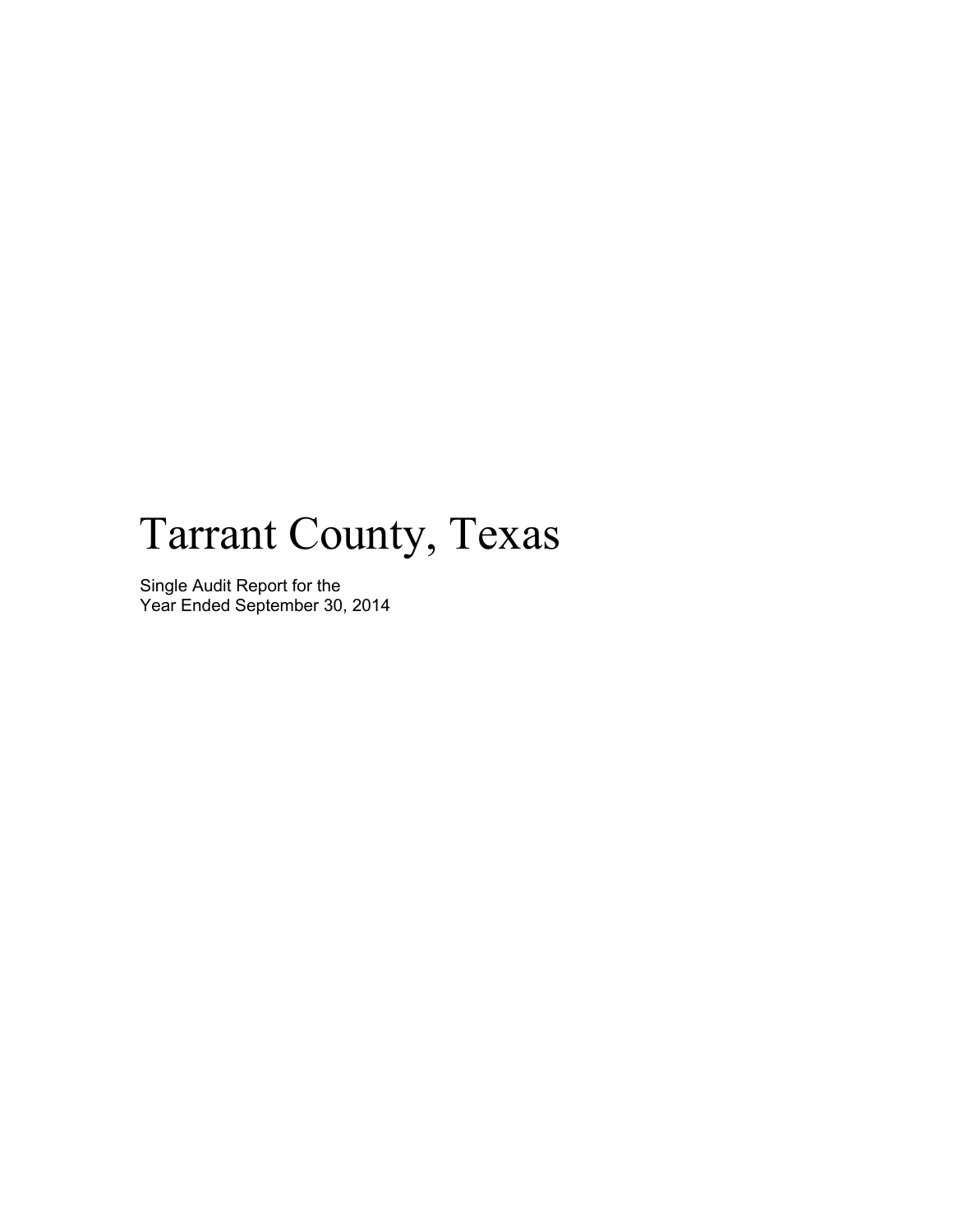# **Deloitte.**

**Deloitte & Touche LLP** 2200 Ross Ave. **Suite 1600 Dallas, TX 75201 USA** Tel: +1 214 840 7000 Fax: +1 214 840 7050 www.deloitte.com

#### **INDEPENDENT AUDITORS' REPORT ON INTERNAL CONTROL OVER FINANCIAL REPORTING AND ON COMPLIANCE AND OTHER MATTERS BASED ON AN AUDIT OF FINANCIAL STATEMENTS PERFORMED IN ACCORDANCE WITH** *GOVERNMENT AUDITING STANDARDS*

The Honorable County Judge and Commissioners' Court Tarrant County, Texas

We have audited, in accordance with the auditing standards generally accepted in the United States of America and the standards applicable to financial audits contained in *Government Auditing Standards*  issued by the Comptroller General of the United States, the financial statements of the governmental activities, the business type activities, the aggregate discretely presented component units, each major fund, and the aggregate remaining fund information of Tarrant County, Texas (the County), as of and for the year ended September 30, 2014, and the related notes to the financial statements, which collectively comprise the County's basic financial statements, and have issued our report thereon dated March 26, 2015. Our report includes a reference to other auditors who audited the financial statements of the Tarrant County Hospital County or the Mental Health and Mental Retardation of Tarrant County, which represent all of the aggregate discretely presented component units, as described in our report on Tarrant County's financial statements. This report does not include the results of the other auditors' testing of internal control over financial reporting or compliance and other matters that are reported on separately by those auditors.

# **Internal Control Over Financial Reporting**

In planning and performing our audit of the financial statements, we considered the County's internal control over financial reporting (internal control) to determine the audit procedures that are appropriate in the circumstances for the purpose of expressing our opinions on the financial statements, but not for the purpose of expressing an opinion on the effectiveness of the County's internal control. Accordingly, we do not express an opinion on the effectiveness of the County's internal control.

A *deficiency in internal control* exists when the design or operation of a control does not allow management or employees, in the normal course of performing their assigned functions, to prevent, or detect and correct, misstatements on a timely basis. A *material weakness* is a deficiency, or a combination of deficiencies, in internal control, such that there is a reasonable possibility that a material misstatement of the County's financial statements will not be prevented, or detected and corrected on a timely basis. A *significant deficiency* is a deficiency, or a combination of deficiencies, in internal control that is less severe than a material weakness, yet important enough to merit attention by those charged with governance.

Our consideration of internal control was for the limited purpose described in the first paragraph of this section and was not designed to identify all deficiencies in internal control that might be material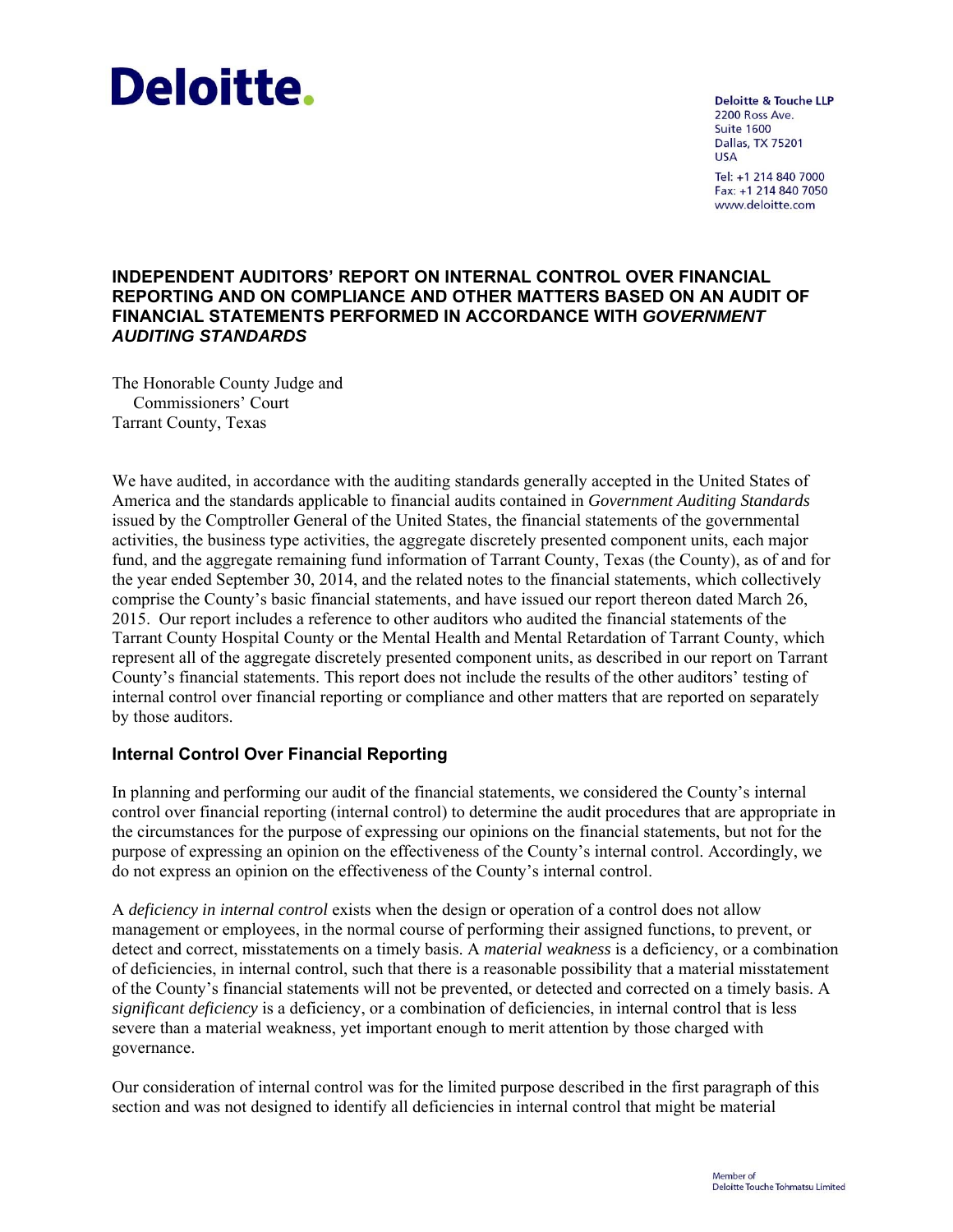weaknesses or significant deficiencies and therefore, material weaknesses or significant deficiencies may exist that were not identified. Given these limitations, during our audit we did not identify any deficiencies in internal control that we consider to be material weaknesses. We did identify deficiencies in internal control, described in the accompanying schedule of findings and questioned costs as items 2014- 001 and 2014-002 that we consider to be significant deficiencies.

#### **Compliance and Other Matters**

As part of obtaining reasonable assurance about whether the County's financial statements are free from material misstatement, we performed tests of its compliance with certain provisions of laws, regulations, contracts, and grant agreements, noncompliance with which could have a direct and material effect on the determination of financial statement amounts. However, providing an opinion on compliance with those provisions was not an objective of our audit, and accordingly, we do not express such an opinion. The results of our tests disclosed no instances of noncompliance or other matters that are required to be reported under *Government Auditing Standards*.

#### **Management's Response to Findings**

The County's response to the findings identified in our audit are described in the accompanying schedule of findings and questioned costs and the corrective action plan. The County's response was not subjected to the auditing procedures applied in the audit of the financial statements and, accordingly, we express no opinion on it.

#### **Purpose of this Report**

The purpose of this report is solely to describe the scope of our testing of internal control and compliance and the results of that testing, and not to provide an opinion on the effectiveness of the County's internal control or on compliance. This report is an integral part of an audit performed in accordance with *Government Auditing Standards* in considering the County's internal control and compliance. Accordingly, this communication is not suitable for any other purpose.

Deloitte & Touche LLP

March 26, 2015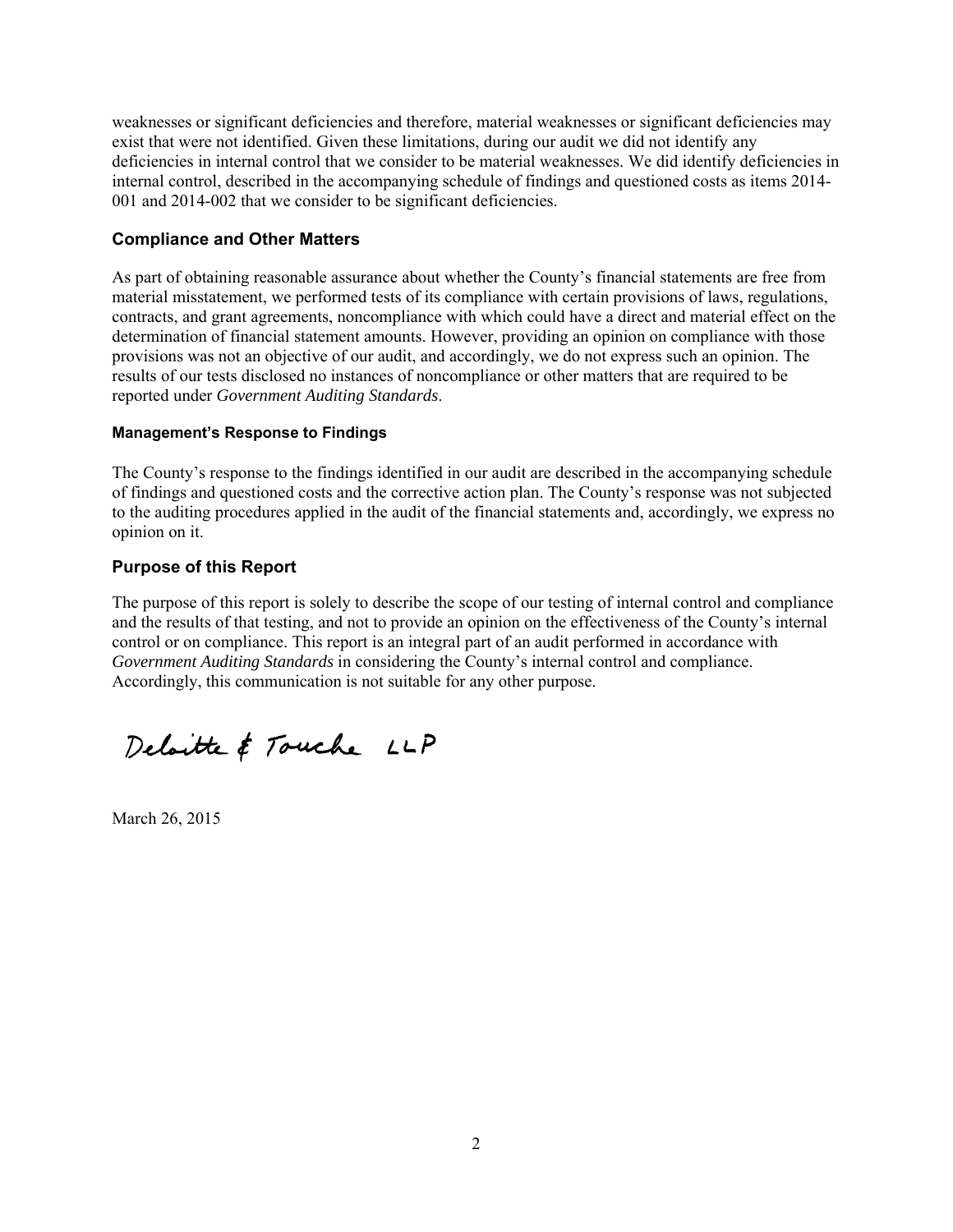# Deloitte.

**Deloitte & Touche LLP** 2200 Ross Ave. **Suite 1600** Dallas, TX 75201 **USA** Tel: +1 214 840 7000 Fax: +1 214 840 7050 www.deloitte.com

#### **INDEPENDENT AUDITOR'S REPORT ON COMPLIANCE FOR EACH MAJOR FEDERAL PROGRAM; REPORT ON INTERNAL CONTROL OVER COMPLIANCE; AND REPORT ON SCHEDULE OF EXPENDITURES OF FEDERAL AND STATE AWARDS REQUIRED BY OMB CIRCULAR A-133 AND STATE OF TEXAS UNIFORM GRANT MANAGEMENT STANDARDS**

The Honorable County Judge and Commissioners' Court Tarrant County, Texas

# **Report on Compliance for Each Major Federal Program**

We have audited Tarrant County's (the "County") compliance with the types of compliance requirements described in the *OMB Circular A-133 Compliance Supplement* that could have a direct and material effect on each of the County's major federal and state programs for the year ended September 30, 2014. The County's major federal and state programs are identified in the summary of auditor's results section of the accompanying schedule of findings and questioned costs.

The County's basic financial statements include the operations of the Tarrant County Hospital District and the Mental Health and Mental Retardation of Tarrant County, which received federal awards not included in the County's Schedule of Expenditures of Federal and State Awards for the year ended September 30, 2014. Our audit, described below, did not include the operations of the Tarrant County Hospital District or the Mental Health and Mental Retardation of Tarrant County because those entities engaged other auditors to perform an audit in accordance with OMB Circular A-133.

# *Management's Responsibility*

Management is responsible for compliance with the requirements of laws, regulations, contracts, and grants applicable to its federal and state programs.

# *Auditor's Responsibility*

Our responsibility is to express an opinion on compliance for each of the County's major federal and state programs based on our audit of the types of compliance requirements referred to above. We conducted our audit of compliance in accordance with auditing standards generally accepted in the United States of America; the standards applicable to financial audits contained in *Government Auditing Standards*, issued by the Comptroller General of the United States; OMB Circular A-133, *Audits of States, Local Governments, and Non-Profit Organizations;* and the State of Texas *Uniform Grant Management Standards (UGMS)*. Those standards and OMB Circular A-133 and UGMS require that we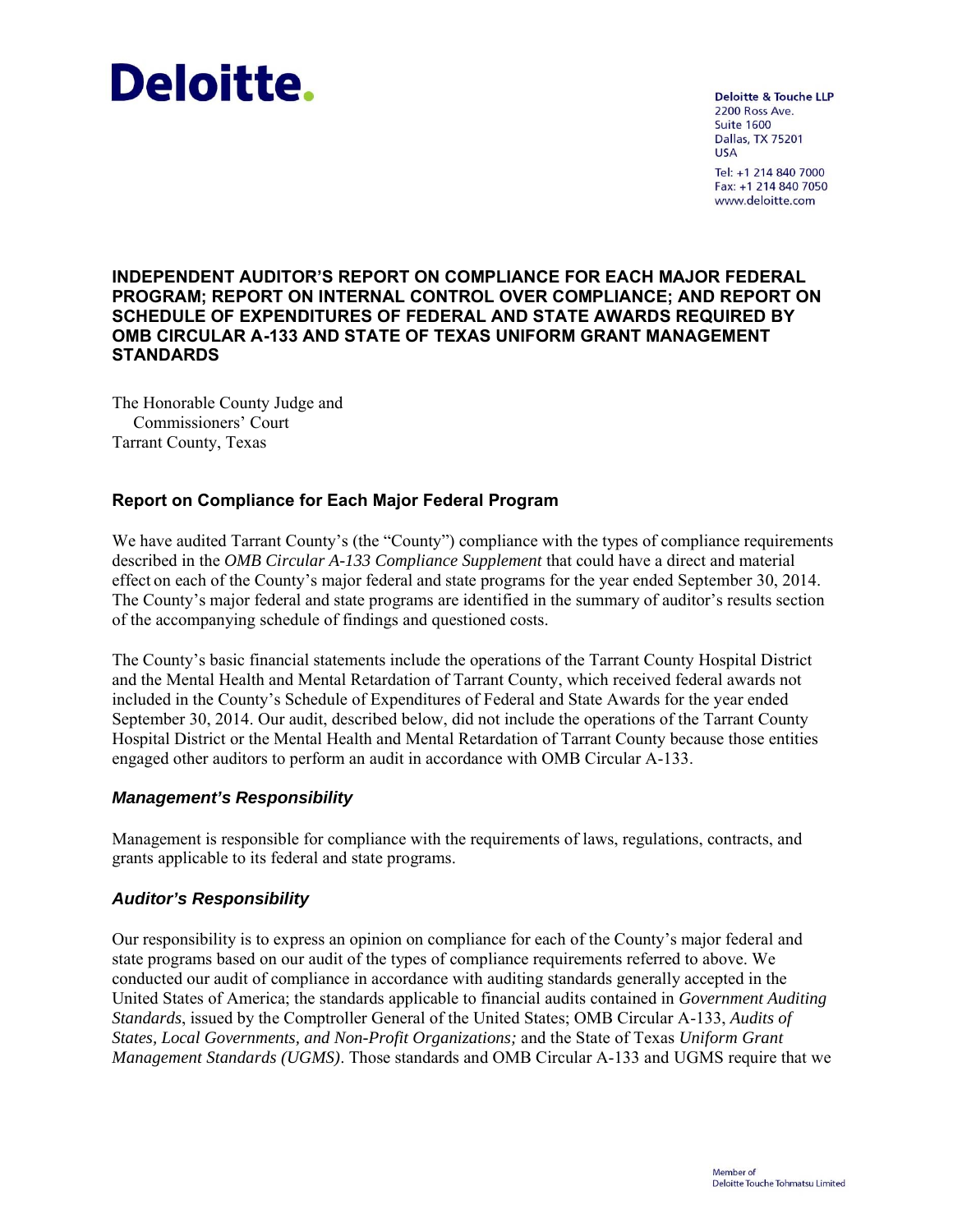plan and perform the audit to obtain reasonable assurance about whether noncompliance with the types of compliance requirements referred to above that could have a direct and material effect on a major federal and state program occurred. An audit includes examining, on a test basis, evidence about the County's compliance with those requirements and performing such other procedures as we considered necessary in the circumstances.

We believe that our audit provides a reasonable basis for our opinion on compliance for each major federal and state program. However, our audit does not provide a legal determination of the County's compliance.

# *Opinion on Each of Major Federal and State Program*

In our opinion, the County complied, in all material respects, with the types of compliance requirements referred to above that could have a direct and material effect on each of its other major federal and state programs for the year ended September 30, 2014.

#### *Other Matters*

The results of our auditing procedures disclosed other instances of noncompliance, which are required to be reported in accordance with OMB Circular A-133 and UGMS and which are described in the accompanying schedule of findings and questioned costs as items 2014-003, 2014-004, and 2014-006. Our opinion on each major federal and state program is not modified with respect to these matters.

The County's response to the noncompliance findings identified in our audit are described in the accompanying schedule of findings and questioned costs and corrective action plan. The County's response was not subjected to the auditing procedures applied in the audit of compliance and, accordingly, we express no opinion on the response.

# **Report on Internal Control Over Compliance**

Management of the County is responsible for establishing and maintaining effective internal control over compliance with the types of compliance requirements referred to above. In planning and performing our audit of compliance, we considered the County's internal control over compliance with the types of requirements that could have a direct and material effect on each major federal and state program to determine the auditing procedures that are appropriate in the circumstances for the purpose of expressing an opinion on compliance for each major federal and state program and to test and report on internal control over compliance in accordance with OMB Circular A-133 and UGMS, but not for the purpose of expressing an opinion on the effectiveness of internal control over compliance. Accordingly, we do not express an opinion on the effectiveness of the County's internal control over compliance.

A *deficiency in internal control over compliance* exists when the design or operation of a control over compliance does not allow management or employees, in the normal course of performing their assigned functions, to prevent, or detect and correct, noncompliance with a type of compliance requirement of a federal and state program on a timely basis. A *material weakness in internal control over compliance* is a deficiency, or combination of deficiencies, in internal control over compliance, such that there is a reasonable possibility that material noncompliance with a type of compliance requirement of a federal and state program will not be prevented, or detected and corrected, on a timely basis. A *significant deficiency in internal control over compliance* is a deficiency, or a combination of deficiencies, in internal control over compliance with a type of compliance requirement of a federal and state program that is less severe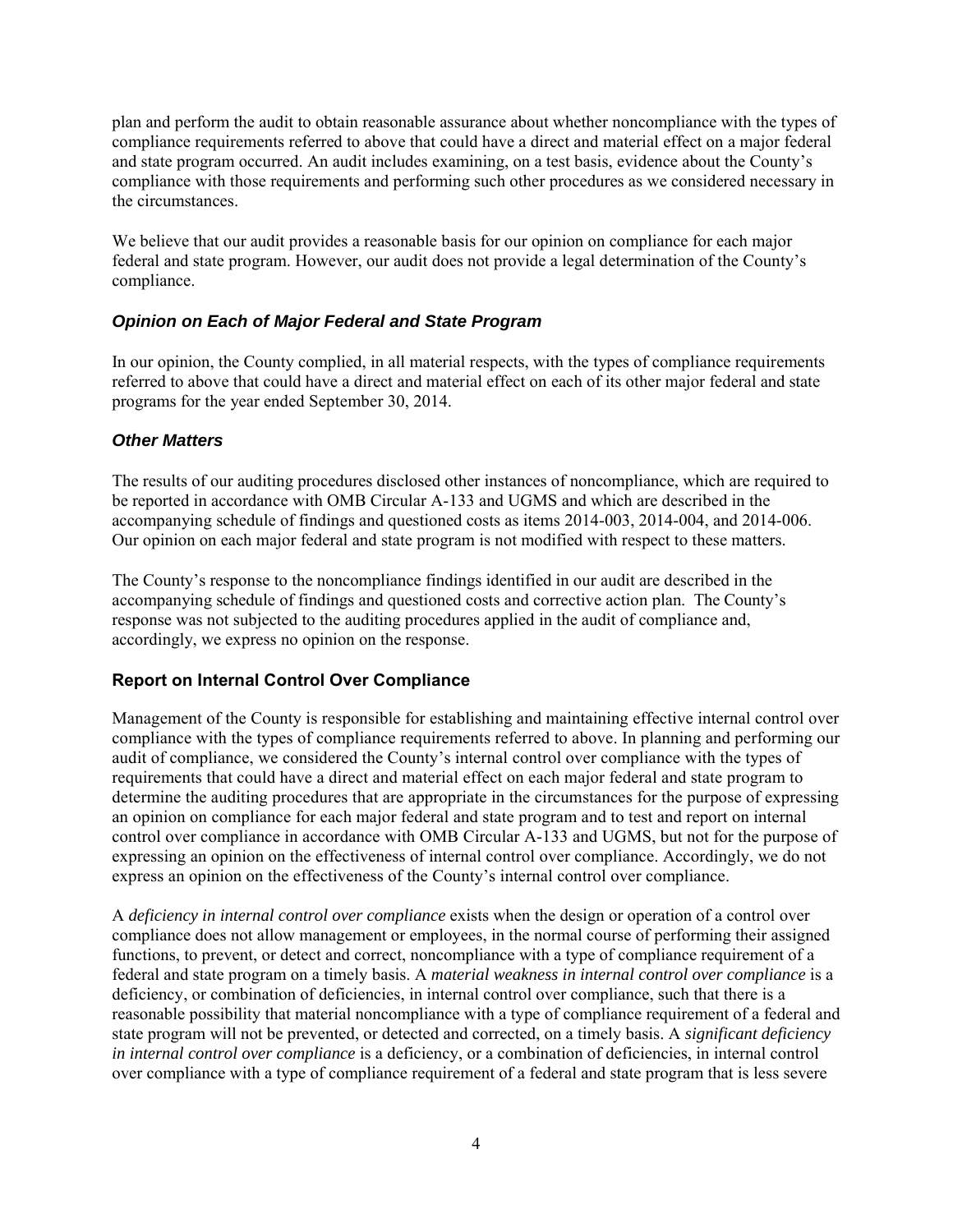than a material weakness in internal control over compliance, yet important enough to merit attention by those charged with governance.

Our consideration of internal control over compliance was for the limited purpose described in the first paragraph of this section and was not designed to identify all deficiencies in internal control over compliance that might be material weaknesses or significant deficiencies and therefore, material weaknesses or significant deficiencies may exist that were not identified. We did not identify any deficiencies in internal control over compliance that we consider to be material weaknesses. However, we identified certain deficiencies in internal control over compliance, as described in the accompanying schedule of findings and questioned costs as items 2014-003 through 2014-006 that we consider to be significant deficiencies.

The County's response to the internal control over compliance findings identified in our audit are described in the accompanying schedule of findings and questioned costs and corrective action plan. The County's response was not subjected to the auditing procedures applied in the audit of compliance and, accordingly, we express no opinion on the response.

The purpose of this report on internal control over compliance is solely to describe the scope of our testing of internal control over compliance and the results of that testing based on the requirements of OMB Circular A-133 and UGMS. Accordingly, this report is not suitable for any other purpose.

#### **Report on Schedule of Expenditures of Federal and State Awards Required by OMB Circular A-133 and UGMS**

We have audited the financial statements of the County as of and for the year ended September 30, 2014, and have issued our report thereon dated March 26, 2015, which contained an unmodified opinion on those financial statements and a reference to other auditors. Our audit was conducted for the purpose of forming an opinion on the financial statements as a whole. The accompanying schedule of expenditures of federal and state awards is presented for purposes of additional analysis as required by OMB Circular A-133 and UGMS and is not a required part of the financial statements. Such information is the responsibility of management and was derived from and relates directly to the underlying accounting and other records used to prepare the financial statements. The information has been subjected to the auditing procedures applied in the audit of the financial statements and certain additional procedures, including comparing and reconciling such information directly to the underlying accounting and other records used to prepare the financial statements or to the financial statements themselves, and other additional procedures in accordance with auditing standards generally accepted in the United States of America. In our opinion, the schedule of expenditure of federal and state awards is fairly stated in all material respects in relation to the financial statements as a whole.

Deloitte & Touche LLP

March 26, 2015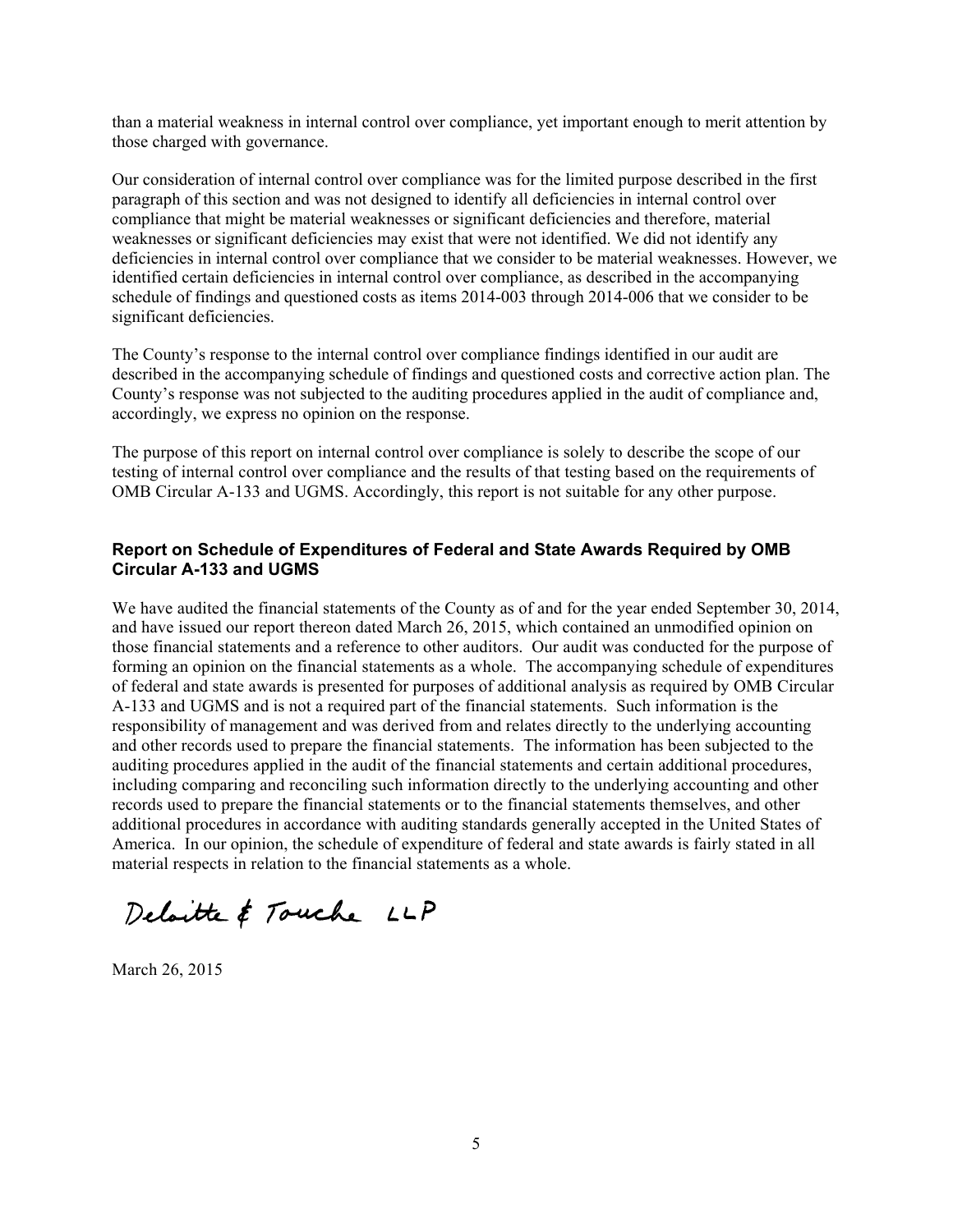| <b>Federal or State Grantor/</b>                                       | <b>CFDA</b>  | <b>Grant/Contract</b>  |                     | <b>Subrecipient</b>      |
|------------------------------------------------------------------------|--------------|------------------------|---------------------|--------------------------|
| Pass-Through Grantor Program Title                                     | Number       | Number                 | <b>Expenditures</b> | Amount                   |
| U.S. DEPARTMENT OF AGRICULTURE                                         |              |                        |                     |                          |
| National School Lunch Program                                          | 10.555 01352 |                        | \$<br>108,950       | \$                       |
| Special Supplemental Nutrition Program for Women, Infants and Children |              |                        |                     |                          |
| Pass-Through from Texas Department of State Health Services            | 10.557       | 2013-042623-001A       | 85,326              |                          |
| Pass-Through from Texas Department of State Health Services            | 10.557       | 2014-045077-001        | 8,002,755           |                          |
| Total CFDA 10.557                                                      |              |                        | 8,088,081           |                          |
| Total U.S. Department of Agriculture                                   |              |                        | 8,197,031           |                          |
|                                                                        |              |                        |                     |                          |
| U.S. DEPARTMENT OF HOUSING AND URBAN DEVELOPMENT                       |              |                        |                     |                          |
| Disaster Voucher Assistance - IKE                                      | 14.000       | TX431IE0014            | (27, 237)           |                          |
| Community Development Block Grants/Entitlement Grants - 36th Year      | 14.218       | B10-UC-48-0001         | 21,492              |                          |
| Community Development Block Grants/Entitlement Grants - 37th Year      | 14.218       | B11-UC-48-0001         | (24, 428)           |                          |
| Community Development Block Grants/Entitlement Grants - 38th Year      | 14.218       | B12-UC-48-0001         | 959,424             |                          |
| Community Development Block Grants/Entitlement Grants - 39th Year      | 14.218       | B13-UC-48-0001         | 1,876,354           | 26,096                   |
| Community Development Block Grants/Entitlement Grants - 40th Year      | 14.218       | B14-UC-48-0001         | 171,232             | 7,626                    |
| Total CFDA 14.218                                                      |              |                        | 3,004,074           | 33,722                   |
| Community Development Block Grants/Non-Entitlement Grants (NSP)        | 14.228       | B08-UN-48-0002         | 83,390              | 55,538                   |
|                                                                        |              |                        |                     |                          |
| Emergency Solutions Grant Program - 37th Year                          |              | 14.231 E-11-UC-48-0001 | (4,784)             |                          |
| Emergency Solutions Grant Program - 38th Year                          |              | 14.231 E-12-UC-48-0001 | 3,817               |                          |
| Emergency Solutions Grant Program - 39th Year                          | 14.231       | E-13-UC-48-0001        | 157,409             | 90,874                   |
| Emergency Solutions Grant Program - 40th Year<br>Total CFDA 14.231     |              | 14.231 E-14-UC-48-0001 | 38,406              | 33,348                   |
|                                                                        |              |                        | 194,848             | 124,222                  |
| Supportive Housing Program - 16th Year                                 | 14.235       | TX0102B6T011003        | (1,035)             |                          |
| Supportive Housing Program - 17th Year                                 | 14.235       | TX0102B6T011104        | 28,725              | 28,498                   |
| Supportive Housing Program - 17th Year                                 | 14.235       | TX0097B6T011104        | (74)                | $\overline{\phantom{a}}$ |
| Supportive Housing Program - 17th Year                                 | 14.235       | TX0115B6T011104        | 19,202              | 19,587                   |
| Supportive Housing Program - 17th Year                                 |              | 14.235 TX0116B6T011104 | 1,789               |                          |
| Supportive Housing Program - 17th Year                                 | 14.235       | TX0112B6T011104        | 6,105               | 8,155                    |
| Supportive Housing Program - 17th Year                                 | 14.235       | TX0104B6T011104        | 3,135               |                          |
| Supportive Housing Program - 17th Year                                 | 14.235       | TX0119B6T011104        | 15,344              | 15,494                   |
| Supportive Housing Program - 17th Year                                 | 14.235       | TX0287B6T011000        | 35,627              | 33,379                   |
| Supportive Housing Program - 17th Year                                 | 14.235       | TX0259B6T010900        | 21,342              | 19,100                   |
| Supportive Housing Program - 18th Year                                 | 14.235       | TX0102L6T011205        | 73,350              | 70,322                   |
| Supportive Housing Program - 18th Year                                 | 14.235       | TX0114L6T011205        | 137,789             | 33,245                   |
| Supportive Housing Program - 18th Year                                 | 14.235       | TX0093L6T011205        | 325,474             | 259,723                  |
| Supportive Housing Program - 18th Year                                 | 14.235       | TX0097L6T011205        | 24,605              | 23,891                   |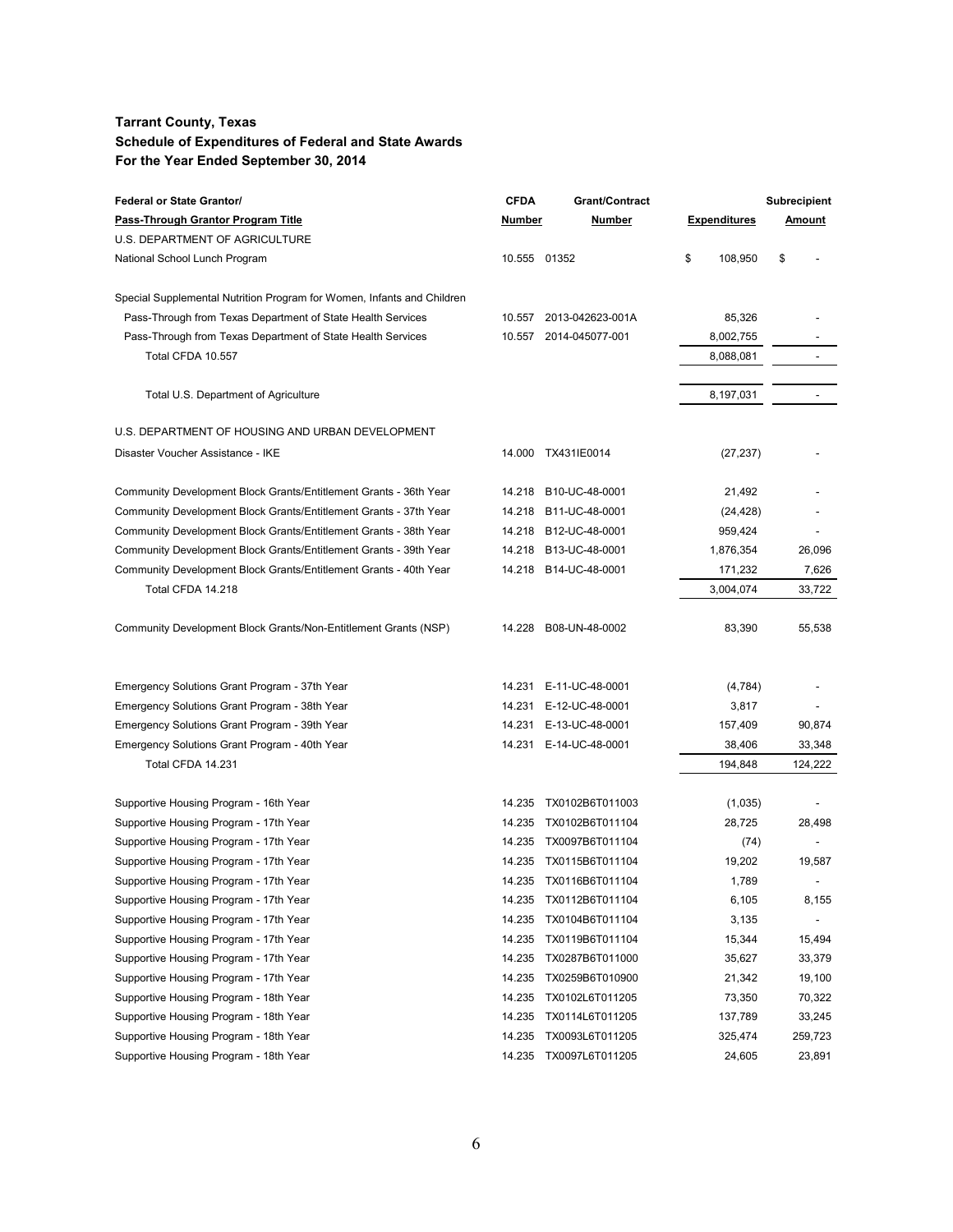| <b>Federal or State Grantor/</b>                                         | <b>CFDA</b> | Grant/Contract  |                     | <b>Subrecipient</b> |
|--------------------------------------------------------------------------|-------------|-----------------|---------------------|---------------------|
| <b>Pass-Through Grantor Program Title</b>                                | Number      | Number          | <b>Expenditures</b> | <u>Amount</u>       |
| Supportive Housing Program - 18th Year                                   | 14.235      | TX0115L6T011205 | 64,590              | 59,271              |
| Supportive Housing Program - 18th Year                                   | 14.235      | TX0116L6T011205 | 135,894             | 131,171             |
| Supportive Housing Program - 18th Year                                   | 14.235      | TX0104L6T011205 | 298,323             | 288,648             |
| Supportive Housing Program - 18th Year                                   | 14.235      | TX0113L6T011205 | 349,835             | 2,092               |
| Supportive Housing Program - 18th Year                                   | 14.235      | TX0119L6T011205 | 95,472              | 92,661              |
| Supportive Housing Program - 18th Year                                   | 14.235      | TX0105L6T011205 | 107,169             | 100,906             |
| Supportive Housing Program - 18th Year                                   | 14.235      | TX0287L6T011201 | 139,150             | 134,295             |
| Supportive Housing Program - 18th Year                                   | 14.235      | TX0259L6T011201 | 113,800             | 24,094              |
| Supportive Housing Program - 18th Year                                   | 14.235      | TX0321B6T011100 | 101,118             | 97,650              |
| Supportive Housing Program - 19th Year                                   | 14.235      | TX0114L6T011306 | 37,416              | 11,310              |
| Supportive Housing Program - 19th Year                                   | 14.235      | TX0093L6T011306 | 127,043             | 37,933              |
| Supportive Housing Program - 19th Year                                   | 14.235      | TX0097L6T011306 | 11,257              | 11,080              |
| Supportive Housing Program - 19th Year                                   | 14.235      | TX0113L6T011306 | 434,146             | 24,652              |
| Total CFDA 14.235                                                        |             |                 | 2,706,591           | 1,527,157           |
|                                                                          |             |                 |                     |                     |
| <b>Shelter Plus Care</b>                                                 | 14.238      | TX0320C6T011100 | 61,124              |                     |
|                                                                          |             |                 |                     |                     |
| Home Investment Partnerships Program - 18th Year                         | 14.239      | M09-DC-48-0200  | 2,805               | 2,805               |
| Home Investment Partnerships Program - 19th Year                         | 14.239      | M10-DC-48-0200  | (9,370)             |                     |
| Home Investment Partnerships Program - 20th Year                         | 14.239      | M11-DC-48-0200  | 100,027             |                     |
| Home Investment Partnerships Program - 21st Year                         | 14.239      | M12-DC-48-0200  | 518,178             |                     |
| Home Investment Partnerships Program - 22st Year                         | 14.239      | M13-DC-48-0200  | 29,903              |                     |
| Total CFDA 14.239                                                        |             |                 | 641,543             | 2,805               |
|                                                                          |             |                 |                     |                     |
| Housing Opportunities for Persons with AIDS                              | 14.241      | TX-H110026      | 284,198             | 275,392             |
| Pass-Through from Texas Department of State Health Services              | 14.241      | 2013-043223-001 | 56,774              | 56,774              |
| Pass-Through from Texas Department of State Health Services              | 14.241      | 2014-002563     | 59,717              | 59,717              |
| Total CFDA 14.241                                                        |             |                 | 400,689             | 391,883             |
|                                                                          |             |                 |                     |                     |
| Section 8 Housing Choice Vouchers - Administrative Reserve (Pre-FY2004)  | 14.871      | N/A             | 9,194               |                     |
| Section 8 Housing Choice Vouchers - Administrative Reserve (Post-FY2004) | 14.871      | N/A             | (350)               |                     |
| Section 8 Housing Choice Vouchers - Administration (CY12)                | 14.871      | TX21V431000082  | 98                  |                     |
| Section 8 Housing Choice Vouchers - Administration (CY13)                | 14.871      | TX21V431000082  | 363,646             |                     |
| Section 8 Housing Choice Vouchers - Administration (CY14)                | 14.871      | TX21V431000082  | 1,188,532           |                     |
| Section 8 Housing Choice Vouchers - Portability                          | 14.871      | TX21V431000082  | 1,260,773           |                     |
| Section 8 Housing Choice Vouchers(CY10)                                  | 14.871      | TX21V431000082  | 2,820               |                     |
| Section 8 Housing Choice Vouchers(CY11)                                  | 14.871      | TX21V431000082  | (570)               |                     |
| Section 8 Housing Choice Vouchers (CY12)                                 | 14.871      | TX21V431000082  | (940)               |                     |
| Section 8 Housing Choice Vouchers (CY13)                                 | 14.871      | TX21V431000082  | 4,108,251           |                     |
| Section 8 Housing Choice Vouchers                                        | 14.871      | TX21V431000082  | 12,550,065          |                     |
| Section 8 Housing Choice Vouchers (VASH)                                 | 14.871      | TX431MSC        | 60,138              |                     |
| Section 8 Housing Choice Vouchers (FSS-CY12)                             | 14.871      | TX431FSF006     | 33,296              |                     |
| Total CFDA 14.871                                                        |             |                 | 19,574,953          |                     |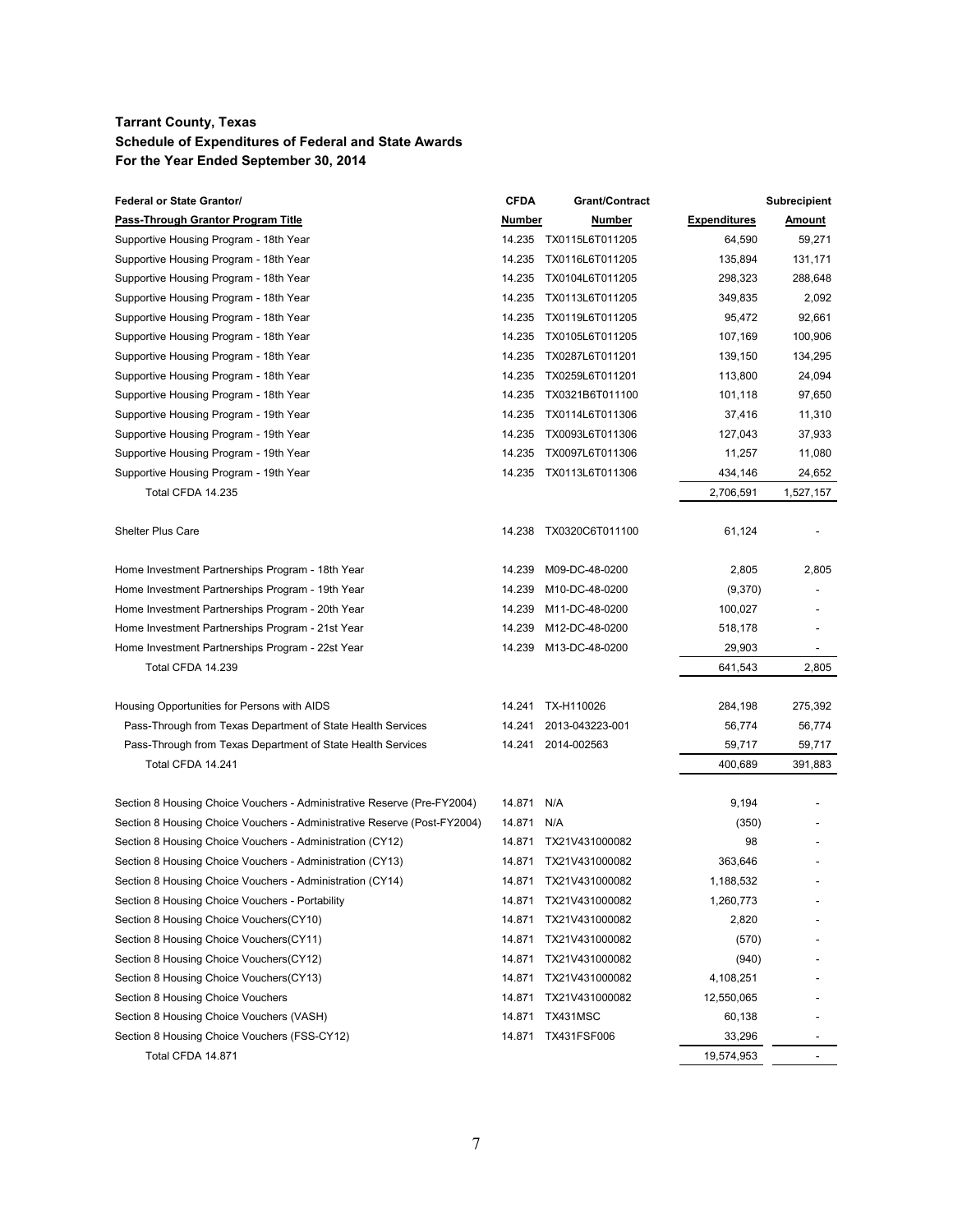| Federal or State Grantor/                                         | <b>CFDA</b> | Grant/Contract            |                     | <b>Subrecipient</b> |
|-------------------------------------------------------------------|-------------|---------------------------|---------------------|---------------------|
| <b>Pass-Through Grantor Program Title</b>                         | Number      | Number                    | <b>Expenditures</b> | Amount              |
| Public Housing Family Self Sufficiency (CY12)                     |             | 14.877 TX431FSH005        | 22,598              |                     |
| Family Self-Sufficiency Program (CY13)                            |             | 14.896 TX431FSF007        | 145,837             |                     |
| Total U.S. Department of Housing and Urban Development            |             |                           | 26,808,410          | 2,135,327           |
| U.S. DEPARTMENT OF INTERIOR                                       |             |                           |                     |                     |
| Payments in Lieu of Taxes                                         | 15.226 N/A  |                           | 43,439              |                     |
| Historic Preservation Fund Grants - In-Aid                        |             |                           |                     |                     |
| Pass-through from Texas Historical Commission                     |             | 15.904 TX-13-024          | 750                 |                     |
| Total U.S. Department of Interior                                 |             |                           | 44,189              |                     |
| U.S. DEPARTMENT OF JUSTICE                                        |             |                           |                     |                     |
| Juvenile Accountability Block Grants                              |             |                           |                     |                     |
| Pass-Through from Texas Office of the Governor, CJD               | 16.523      | JB-12-XXX-13287-15        | 54,910              |                     |
| Pass-Through from Texas Office of the Governor, CJD               | 16.523      | JB-13287-16               | 28,623              |                     |
| Total CFDA 16.523                                                 |             |                           | 83,533              |                     |
| Crime Victim Assistance                                           |             |                           |                     |                     |
| Pass-Through from Texas Office of the Governor, CJD               |             | 16.575 VA-11-V30-13739-15 | 24,425              |                     |
| Pass-Through from Texas Office of the Governor, CJD               |             | 16.575 VA-13739-16        | 3,110               |                     |
| Pass-Through from Texas Office of the Governor, CJD               |             | 16.575 VA-13-V30-24617-03 | 53,724              |                     |
| Pass-Through from Texas Office of the Governor, CJD               |             | 16.575 VA-24617-04        | 5,105               |                     |
| Total CFDA 16.575                                                 |             |                           | 86,364              |                     |
| Drug Court Discretionary Grant Program                            |             |                           |                     |                     |
| Pass-Through from Mental Health Mental Retardation Tarrant County |             | 16.585 E141528            | 66,093              |                     |
| Violence Against Women Formula Grants                             |             |                           |                     |                     |
| Pass-Through from Texas Office of the Governor, CJD               | 16.588      | WF-12-V30-13737-14        | 1                   |                     |
| Pass-Through from Texas Office of the Governor, CJD               | 16.588      | WF-13-V30-27108-01        | 40,467              |                     |
| Pass-Through from Texas Office of the Governor, CJD               |             | 16.588 WF-27108-02        | 3,573               |                     |
| Total CFDA 16.588                                                 |             |                           | 44,041              |                     |
| State Criminal Alien Assistance Program (S.C.A.A.P.)              |             | 16.606 2014-AP-BX-0234    | 317,952             |                     |
| Project Safe Neighborhoods                                        |             |                           |                     |                     |
| Pass-Through from Safe City Commission, Inc.                      |             | 16.609 2013-GP-BX-0005    | 22,009              |                     |
| Edward Byrne Memorial Justice Assistance Grant                    |             |                           |                     |                     |
| Pass-Through from the City of Fort Worth, Texas                   |             | 16.738 2011-DJ-BX-2923    | 60,370              |                     |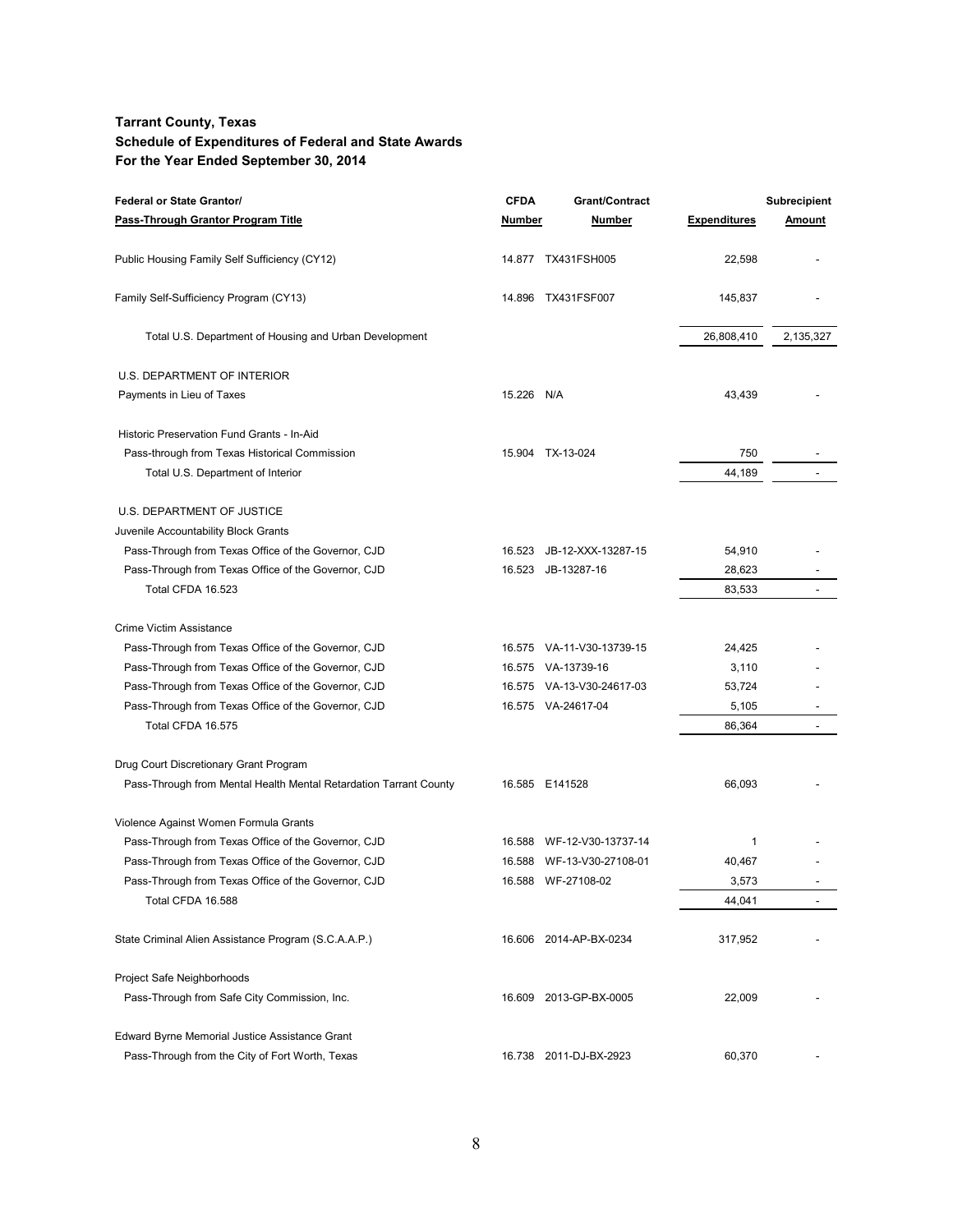| <b>Federal or State Grantor/</b>                            | <b>CFDA</b> | <b>Grant/Contract</b>           |                     | <b>Subrecipient</b>      |
|-------------------------------------------------------------|-------------|---------------------------------|---------------------|--------------------------|
| Pass-Through Grantor Program Title                          | Number      | <b>Number</b>                   | <b>Expenditures</b> | Amount                   |
| Pass-Through from the City of Fort Worth, Texas             | 16.738      | 2012-DJ-BX-1036                 | 44,924              |                          |
| Pass-Through from the City of Fort Worth, Texas             | 16.738      | 2011-DJ-BX-2923                 | 67,841              |                          |
| Pass-Through from the City of Fort Worth, Texas             | 16.738      | 2012-DJ-BX-1036                 | 4,710               |                          |
| Total CFDA 16.738                                           |             |                                 | 177,845             |                          |
|                                                             |             |                                 |                     |                          |
| DNA Backlog Reduction Program                               |             | 16.741 2011-DN-BX-K406          | 212,298             |                          |
| Paul Coverdell Forensic Sciences Improvement Grant Program  |             |                                 |                     |                          |
| Pass-Through from Texas Office of the Governor, CJD         |             | 16.742 CD-13-A10-25258-03       | 113,040             |                          |
| Total CFDA 16.742                                           |             |                                 | 113.040             |                          |
| Second Chance Act Prisoner Reentry Initiative               |             | 16.812 2011-RY-BX-K009          | 172,224             |                          |
| Equitable Sharing Program (Asset Forfeiture Funds)-Sheriff  | 16.922 N/A  |                                 | 6,528               |                          |
| Total U.S. Department of Justice                            |             |                                 | 1,301,927           |                          |
| U.S. DEPARTMENT OF TRANSPORTATION                           |             |                                 |                     |                          |
| Highway Planning & Construction - Courtesy Patrol Program   |             |                                 |                     |                          |
| Pass-Through from Texas Department of Transportation        | 20.205      | 02-3XXF5006                     | 725,388             |                          |
| Pass-Through from Texas Department of Transportation        |             | 20.205 02-4XXF5001              | 466,978             |                          |
| Total CFDA 20.205                                           |             |                                 | 1,192,366           |                          |
| National Priority Safety Programs                           |             |                                 |                     |                          |
| Pass-Through from Texas Department of Transportation        |             | 20.616 2014-TarrantC-G-1YG-0056 | 37,788              |                          |
| Total U.S. Department of Transportation                     |             |                                 | 1,230,154           | $\overline{a}$           |
| U.S. DEPARTMENT OF HEALTH AND HUMAN SERVICES                |             |                                 |                     |                          |
| CDC - Prospective Comparison of the TST vs IGRAs            |             |                                 |                     |                          |
| Pass-Through from UNTHSC at Fort Worth                      | 93.000      | RF0049-2013-001                 | 358                 |                          |
| Pass-Through from UNTHSC at Fort Worth                      | 93.000      | RF0050-2014-001                 | 137,101             |                          |
| Total CFDA 93.000                                           |             |                                 | 137,459             |                          |
| Medical Reserve Corps Small Grant Program                   |             |                                 |                     |                          |
| Pass-Through from NACCHO                                    | 93.008      | MRC-10-0155                     | 1,426               |                          |
| Pass-Through from NACCHO                                    | 93.008      | MRC-11-0155                     | 281                 |                          |
| Total CFDA 93.008                                           |             |                                 | 1,707               | $\overline{\phantom{a}}$ |
| Public Health Emergency Preparedness                        |             |                                 |                     |                          |
| Pass-Through from Texas Department of State Health Services | 93.069      | 2014-001175-00                  | 169,583             |                          |
| Pass-Through from Texas Department of State Health Services | 93.069      | 2015-001175-00                  | 21,883              |                          |
| Pass-Through from Texas Department of State Health Services | 93.069      | 2014-001167-00                  | 1,018,093           |                          |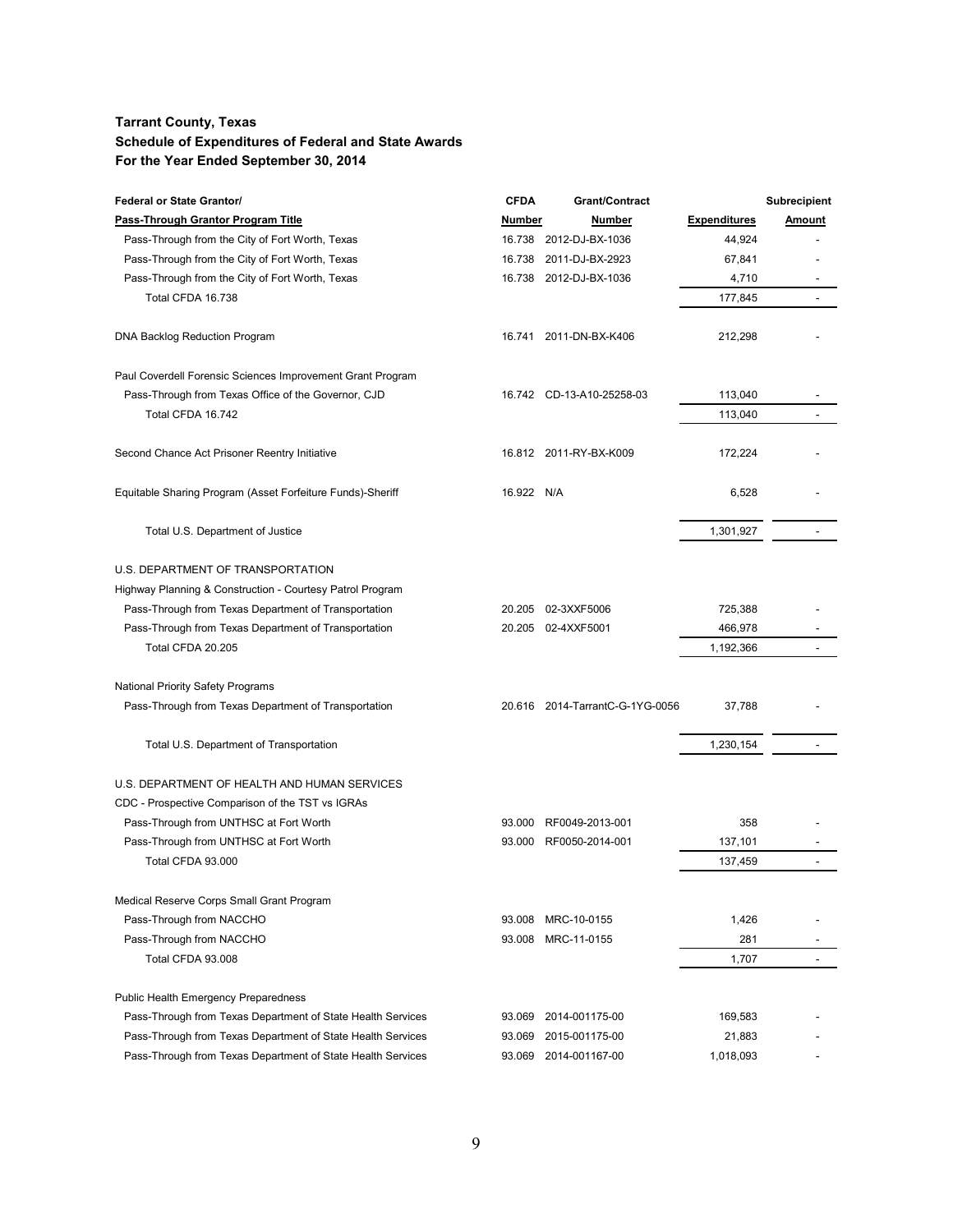| <b>Federal or State Grantor/</b>                                                    | <b>CFDA</b> | <b>Grant/Contract</b>     |                     | <b>Subrecipient</b>      |
|-------------------------------------------------------------------------------------|-------------|---------------------------|---------------------|--------------------------|
| <u>Pass-Through Grantor Program Title</u>                                           | Number      | Number                    | <b>Expenditures</b> | Amount                   |
| Pass-Through from Texas Department of State Health Services                         | 93.069      | 2015-001167-00            | 117,747             |                          |
| Pass-Through from Texas Department of State Health Services                         | 93.069      | 2014-001169-00            | 282,365             |                          |
| Pass-Through from Texas Department of State Health Services                         | 93.069      | 2015-001169-00            | 24,269              |                          |
| Total CFDA 93.069                                                                   |             |                           | 1,633,940           | $\overline{\phantom{a}}$ |
|                                                                                     |             |                           |                     |                          |
| Hospital Preparedness Program and Public Health Emergency Preparedness              |             |                           |                     |                          |
| Pass-Through from Texas Department of State Health Services                         | 93.074      | 2013-041148-002A          | (406)               |                          |
| Pass-Through from Texas Department of State Health Services                         | 93.074      | 2013-041148-005A          | (20)                |                          |
| Pass-Through from Texas Department of State Health Services                         |             | 93.074 2013-041148-003B   | (130)               |                          |
| Total CFDA 93.074                                                                   |             |                           | (556)               |                          |
|                                                                                     |             |                           |                     |                          |
| Project Grants and Cooperative Agreements for Tuberculosis Control Programs         |             |                           |                     |                          |
| Pass-Through from Texas Department of State Health Services                         | 93.116      | 2014-001391-00            | 370,973             |                          |
| Pass-Through from Texas Department of State Health Services                         | 93.116      | 2015-001391-00            | 56,456              | $\overline{\phantom{a}}$ |
| Total CFDA 93.116                                                                   |             |                           | 427,429             | $\overline{\phantom{a}}$ |
| Coordinated Services & Access to Research for Women, Infants, Children and          |             |                           |                     |                          |
| Youth                                                                               | 93.153      | 6-H12HA24819-02-02        | 414,667             | 267,376                  |
| Coordinated Services & Access to Research for Women, Infants, Children and<br>Youth |             | 93.153 4-H12HA24819-03-01 |                     |                          |
| Total CFDA 93.153                                                                   |             |                           | 63,962<br>478,629   | 34,861<br>302,237        |
|                                                                                     |             |                           |                     |                          |
| Immunization Cooperative Agreements                                                 |             |                           |                     |                          |
| Pass-Through from Texas Department of State Health Services                         | 93.268      | 2014-001142-00            | 439,338             |                          |
| Pass-Through from Texas Department of State Health Services                         | 93.268      | 2015-001142-00            | 128,021             |                          |
| Total CFDA 93.268                                                                   |             |                           | 567,359             | $\sim$                   |
|                                                                                     |             |                           |                     |                          |
| Centers for Disease Control & Prevention - Investigations & Tech. Assistance        | 93.283      | ISDS-0909-01              | 6,686               |                          |
| Centers for Disease Control & Prevention - Investigations & Tech. Assistance        | 93.283      | 5U50OE000049-02           | 139,535             |                          |
| Centers for Disease Control & Prevention - Investigations & Tech. Assistance        | 93.283      | 5U50OE000049-03           | 11,395              |                          |
| Pass-Through from Texas Department of State Health Services                         | 93.283      | 2012-041052-001           | (65)                |                          |
| Pass-Through from Texas Department of State Health Services                         | 93.283      | 2014-044968-001           | 61,396              |                          |
| Total CFDA 93.283                                                                   |             |                           | 218,947             |                          |
|                                                                                     |             |                           |                     |                          |
| Promoting Safe and Stable Families                                                  |             |                           |                     |                          |
| Pass-Through from Texas Department of Family and Protective Services                | 93.556      | 23792901-2                | 282,499             | 216,083                  |
| Pass-Through from Texas Department of Family and Protective Services                | 93.556      | 23792901-4                | 6,048               |                          |
| Total CFDA 93.556                                                                   |             |                           | 288,547             | 216,083                  |
|                                                                                     |             |                           |                     |                          |
| Temporary Assistance for Needy Families                                             |             |                           |                     |                          |
| Pass-Through from Texas Department of State Health Services                         | 93.558      | 2012-041212-001B          | 9,921               |                          |
| Pass-Through from Texas Department of State Health Services                         | 93.558      | 2014-044968-001           | 23,145              |                          |
| Pass-Through from Texas Health and Human Services Commission                        | 93.558      | 529-08-0110-00007         | 764,685             |                          |
| Pass-Through from Texas Health and Human Services Commission                        | 93.558      | 529-08-0110-000071        | 64,216              |                          |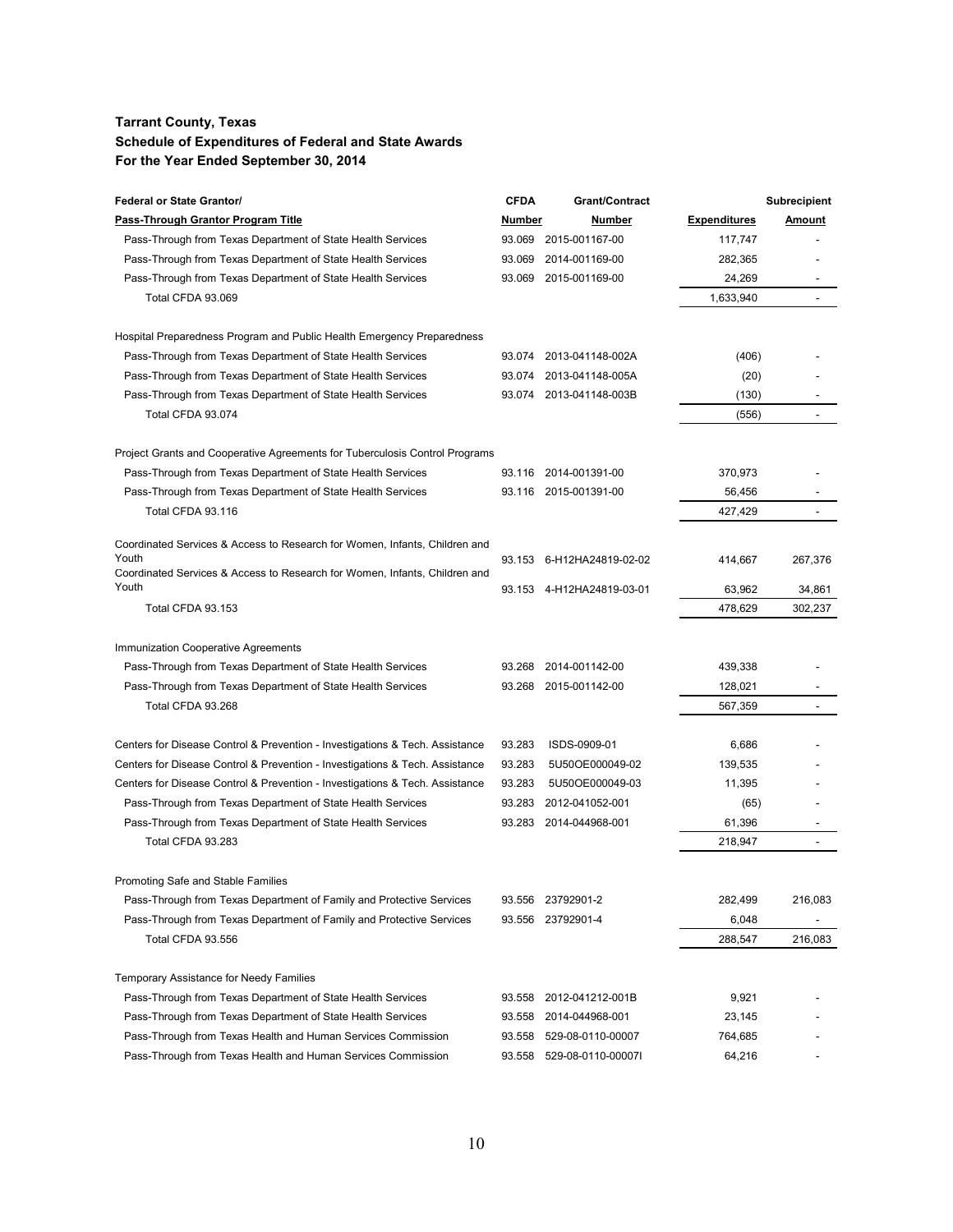| <b>Federal or State Grantor/</b>                                                        | <b>CFDA</b>   | Grant/Contract            |                     | <b>Subrecipient</b>      |
|-----------------------------------------------------------------------------------------|---------------|---------------------------|---------------------|--------------------------|
| Pass-Through Grantor Program Title                                                      | <b>Number</b> | Number                    | <b>Expenditures</b> | <u>Amount</u>            |
| Total CFDA 93.558                                                                       |               |                           | 861,967             | $\overline{\phantom{a}}$ |
| Refugee and Entrant Assistance-State Administered Programs                              |               |                           |                     |                          |
| Pass-Through from Texas Department of State Health Services                             | 93.566        | 2013-041148-013           | (780)               |                          |
| Pass-Through from Texas Department of State Health Services                             | 93.566        | 2014-01163-00             | 1,212,954           |                          |
| Pass-Through from Texas Department of State Health Services                             |               | 93.566 2015-01163-00      | 120,210             |                          |
| Total CFDA 93.566                                                                       |               |                           | 1,332,384           |                          |
| Grants to States for Access and Visitation Programs                                     |               |                           |                     |                          |
| Pass-Through from Texas Office of the Attorney General                                  |               | 93.597 13-C0109           | 53,550              |                          |
| Pass-Through from Texas Office of the Attorney General                                  |               | 93.597 13-C0109           | 6,000               |                          |
| Total CFDA 93.597                                                                       |               |                           | 59,550              |                          |
| Foster Care Title IV-E                                                                  |               |                           |                     |                          |
| Pass-Through from Texas Department of Family & Protective Services (CPS) 93.658         |               | 23941254                  | 120,414             |                          |
| Pass-Through from Texas Department of Family and Protective Services (DA) 93.658        |               | 23941256                  | 219,854             |                          |
| Pass-Through from Texas Juvenile Justice Division                                       | 93.658        | TJPC-E-2009-220           | 100,496             |                          |
| Pass-Through from Texas Juvenile Justice Division                                       | 93.658        | TJPC-E-2010-220           | 138,190             |                          |
| Total CFDA 93.658                                                                       |               |                           | 578,954             |                          |
| Medical Assistance Program (Medicaid Administrative Claims)                             |               |                           |                     |                          |
| Pass-Through from Texas Department of Health and Human Services                         | 93.778        | 7560011706-OE-01          | 243,934             |                          |
| Total CFDA 93.889                                                                       |               |                           | 243,934             |                          |
| National Bioterrorism Hospital Preparedness Program                                     |               |                           |                     |                          |
| Pass-Through from Texas Department of State Health Services                             |               | 93.889 2014-001170-00     | 31,150              |                          |
| Total CFDA 93.889                                                                       |               |                           | 31,150              | $\overline{\phantom{a}}$ |
| <b>HIV Emergency Relief Project Grants</b>                                              |               | 93.914 6-H89HA00047-18-02 | 1,854,274           | 1,301,933                |
| <b>HIV Emergency Relief Project Grants</b>                                              |               | 93.914 6-H89HA00047-19-01 | 2,015,926           | 1,400,810                |
| Total CFDA 93.914                                                                       |               |                           | 3,870,200           | 2,702,743                |
| HIV Care Formula Grants (Ryan White Part B)                                             |               |                           |                     |                          |
| Pass-Through from Texas Department of State Health Services                             |               | 93.917 2014-001453-00     | 1,305,531           | 836.527                  |
| Pass-Through from Texas Department of State Health Services                             |               | 93.917 2015-001453-00     | 77,583              | 45,146                   |
| Total CFDA 93.917                                                                       |               |                           | 1,383,114           | 881,673                  |
| Grants to Provide Outpatient Early Intervention Services with Respect to HIV            |               |                           |                     |                          |
| Disease<br>Grants to Provide Outpatient Early Intervention Services with Respect to HIV | 93.918        | 6-H76HA00123-22-05        | 276,876             | 141,945                  |
| Disease                                                                                 | 93.918        | 6-H76HA00123-23-02        | 540,524             | 268,864                  |
| Total CFDA 93.918                                                                       |               |                           | 817,400             | 410,809                  |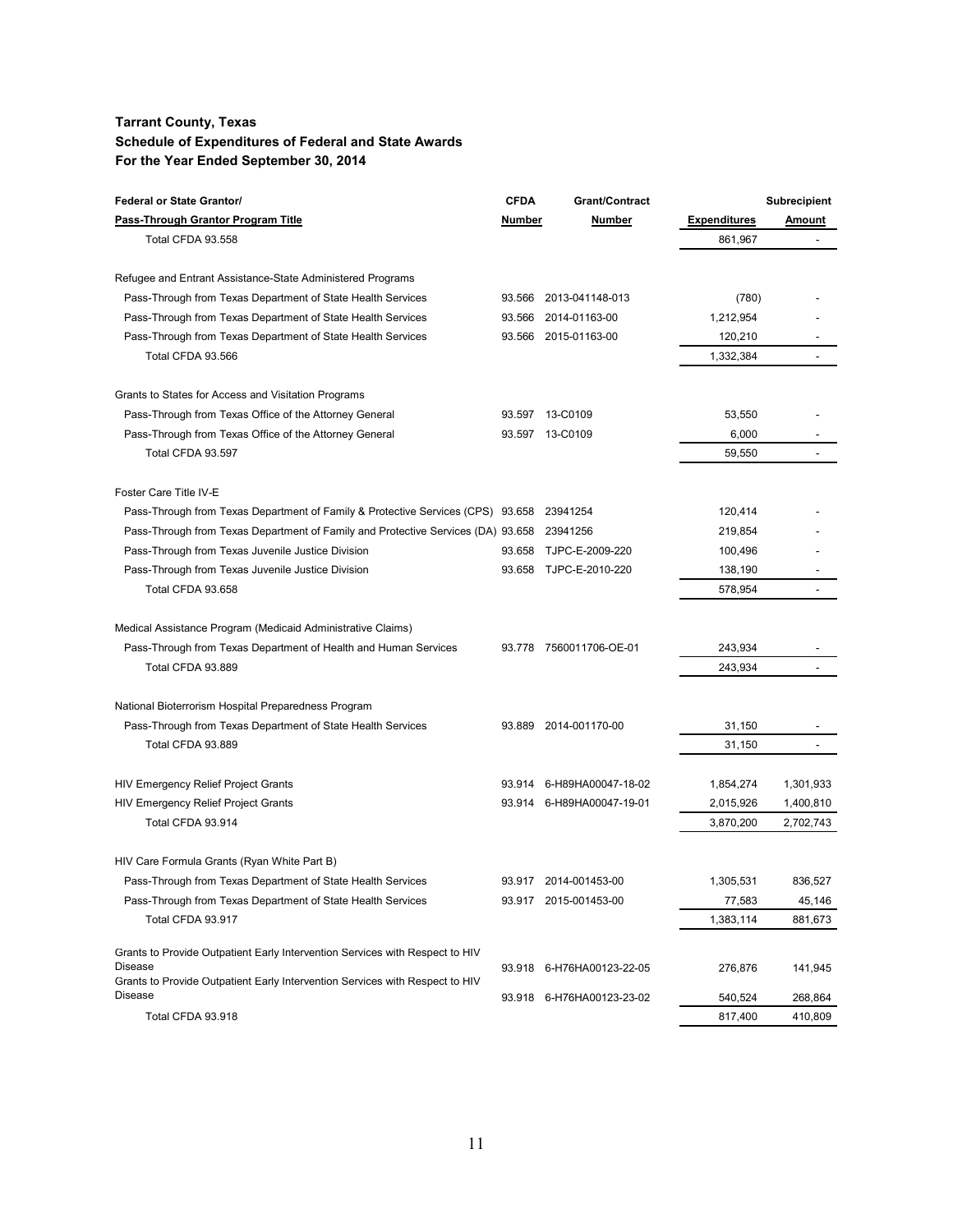| <b>Federal or State Grantor/</b>                                    | <b>CFDA</b> | <b>Grant/Contract</b> |                     | <b>Subrecipient</b>          |
|---------------------------------------------------------------------|-------------|-----------------------|---------------------|------------------------------|
| Pass-Through Grantor Program Title                                  | Number      | Number                | <b>Expenditures</b> | <u>Amount</u>                |
| HIV Prevention Activities-Health Department Based                   |             |                       |                     |                              |
| Pass-Through from Texas Department of State Health Services         | 93.940      | 2013-041148-009       | (720)               |                              |
| Pass-Through from Texas Department of State Health Services         | 93.940      | 2014-001322-00        | 292,183             |                              |
| Pass-Through from Texas Department of State Health Services         | 93.940      | 2015-001322-00        | 78,829              |                              |
| Pass-Through from Texas Department of State Health Services         | 93.940      | 2015-001372-00        | 2,899               |                              |
| Total CFDA 93.940                                                   |             |                       | 373,191             |                              |
| <b>HIV/AIDS Surveillance</b>                                        |             |                       |                     |                              |
| Pass-Through from Texas Department of State Health Services         | 93.944      | 2014-001372-00        | 96,220              |                              |
| Total CFDA 93.944                                                   |             |                       | 96,220              |                              |
| Preventive Health Services - STD Control Grants                     |             |                       |                     |                              |
| Pass-Through from Texas Department of State Health Services         | 93.977      | 2014-001322-00        | 397,006             |                              |
| Total CFDA 93.940                                                   |             |                       | 397,006             | $\qquad \qquad \blacksquare$ |
|                                                                     |             |                       |                     |                              |
| Total U.S. Department of Health and Human Services                  |             |                       | 13,798,531          | 4,513,545                    |
| U.S. DEPARTMENT OF HOMELAND SECURITY/FEMA                           |             |                       |                     |                              |
| Non-Profit Security Program                                         |             |                       |                     |                              |
| Pass-Through from Texas Department of Public Safety-Emergency Mgmt. | 97.008      | 12-GA-48439-02        | (46, 433)           |                              |
| Total CFDA 97.008                                                   |             |                       | (46, 433)           |                              |
| Emergency Food and Shelter National Board Program                   |             | 97.024 Phase XXXI     | 25,517              |                              |
| Homeland Security Grant Program                                     |             |                       |                     |                              |
| Pass-Through from Texas Department of Public Safety-Emergency Mgmt. | 97.067      | 11-SR-48439-01        | 36,128              |                              |
| Pass-Through from Texas Department of Public Safety-Emergency Mgmt. | 97.067      | 12-GA-48439-02        | 193,921             |                              |
| Pass-Through from Texas Department of Public Safety-Emergency Mgmt. |             | 97.067 13-SR-48439-01 | 122,366             |                              |
| Pass-Through from Texas Department of Public Safety-Emergency Mgmt. | 97.067      | 11-SR-48439-02        | (7,694)             |                              |
| Pass-Through from Texas Department of Public Safety-Emergency Mgmt. | 97.067      | 12-SR-48439-03        | 61                  |                              |
| Total CFDA 97.067                                                   |             |                       | 344,782             |                              |
|                                                                     |             |                       |                     |                              |
| Total U.S. Department of Homeland Security/FEMA                     |             |                       | 323,866             |                              |
| TOTAL EXPENDITURES OF FEDERAL AWARDS                                |             |                       | \$ 51,704,108       | \$6,648,872                  |
| STATE FINANCIAL ASSISTANCE:                                         |             |                       |                     |                              |
| TEXAS DEPARTMENT OF STATE HEALTH SERVICES                           |             |                       |                     |                              |
| HIV Care Formula Grants (Ryan White Part B)                         | N/A         | 2014-001453-00        | \$<br>549,400       | \$534,745                    |
| HIV Care Formula Grants (Ryan White Part B)                         | N/A         | 2015-001453-00        | 75,244              | 75,244                       |
| HIV Prevention Activities-Health Department Based (HIV Prevention)  | N/A         | 2014-001323-00        | 363,303             |                              |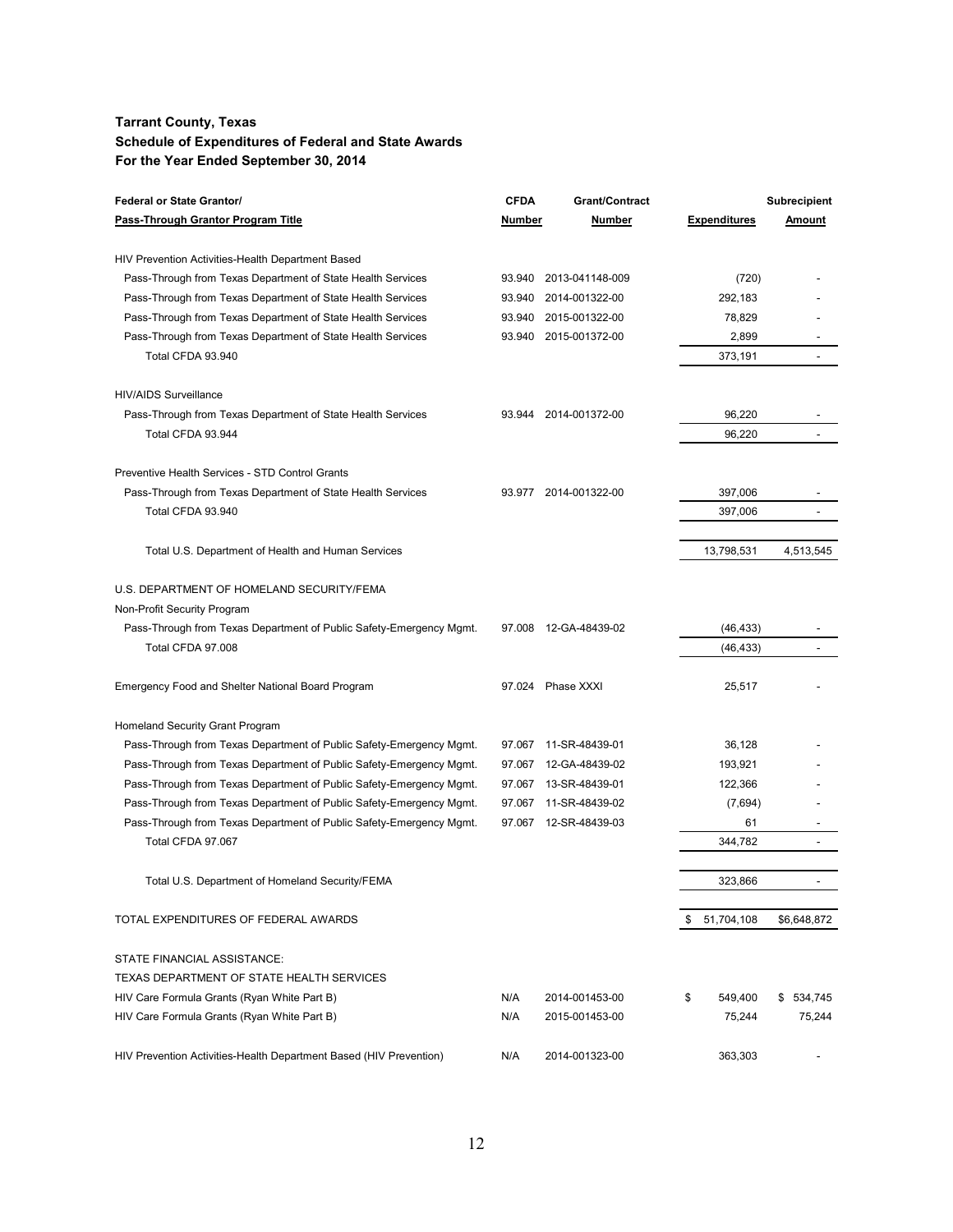| <b>Federal or State Grantor/</b>                                               | <b>CFDA</b> | <b>Grant/Contract</b> |                     | <b>Subrecipient</b> |
|--------------------------------------------------------------------------------|-------------|-----------------------|---------------------|---------------------|
| Pass-Through Grantor Program Title                                             | Number      | <b>Number</b>         | <b>Expenditures</b> | <b>Amount</b>       |
| HIV Prevention Activities-Health Department Based (HIV Prevention)             | N/A         | 2015-001323-00        | 39,211              |                     |
| TB/PC-Tuberculosis Control                                                     | N/A         | 2014-001447-00        | 601,961             |                     |
| TB/PC-Tuberculosis Control                                                     | N/A         | 2015-001447-00        | 64,784              |                     |
| <b>Immunization Division</b>                                                   | N/A         | 2014-001142-00        | 800,526             |                     |
| Infectious Disease Control Unit/FLU Lab                                        | N/A         | 2014-001152-00        | 4,806               |                     |
| Infectious Disease Control Unit/FLU Lab                                        | N/A         | 2015-001152-00        | 4,819               |                     |
| Preventive Health and Health Services Block Grant                              | N/A         | 2014-001216-00        | 305,538             |                     |
| Preventive Health and Health Services Block Grant                              | N/A         | 2015-001216-00        | 25,741              |                     |
| State-Based Comprehensive Breast & Cervical Cancer Early Detection Program N/A |             | 2012-041212-001B      | 57,207              |                     |
| Milk & Dairy/ FFS                                                              | N/A         | 2012-038797-001       | 68,485              |                     |
| Milk & Dairy/ FFS                                                              | N/A         | 2013-041779-001       | 106,713             |                     |
| Influenza Incidence Surveillance Project                                       | N/A         | 2012-040184-001       | 967                 |                     |
| Influenza Incidence Surveillance Project                                       | N/A         | 2014-002511-00        | 7,715               |                     |
| Foodborne Illness Surveillance & Investigation                                 | N/A         | 2014-045634           | 4,737               |                     |
| Total Texas Department of State Health Services                                |             |                       | 3,081,157           | 609,989             |
| OFFICE OF THE GOVERNOR, CRIMINAL JUSTICE DIVISION                              |             |                       |                     |                     |
| <b>Family Drug Court</b>                                                       | N/A         | SF-14-A10-19697-07    | 39,197              |                     |
| Veterans Court Project                                                         | N/A         | DC-13-A10-22852-04    | 1,192               |                     |
| Veterans Court Project                                                         | N/A         | DC-14-A10-22852-05    | 252,488             |                     |
| Veterans Court Project                                                         | N/A         | DC-22852-06           | 18,080              |                     |
| Reaching Independence through Self Empowerment (RISE)                          | N/A         | SF-14-A10-25895-02    | 90,832              |                     |
| Reaching Independence through Self Empowerment (RISE)                          | N/A         | SF-25895-03           | 13,248              |                     |
| Life Skills Training                                                           | N/A         | SF-14-J20-25540-02    | 73,404              |                     |
| Life Skills Training                                                           | N/A         | SF-25540-03           | 6,533               |                     |
| First Offender Program                                                         | N/A         | SF-14-J20-25707-02    | 74,624              |                     |
| First Offender Program                                                         | N/A         | SF-25707-03           | 5,376               |                     |
| <b>DIRECT Court Program</b>                                                    | N/A         | SF-14-A10-16036-13    | 246,519             |                     |
| <b>DIRECT Court Program</b>                                                    | N/A         | SF-16036-14           | 21,122              |                     |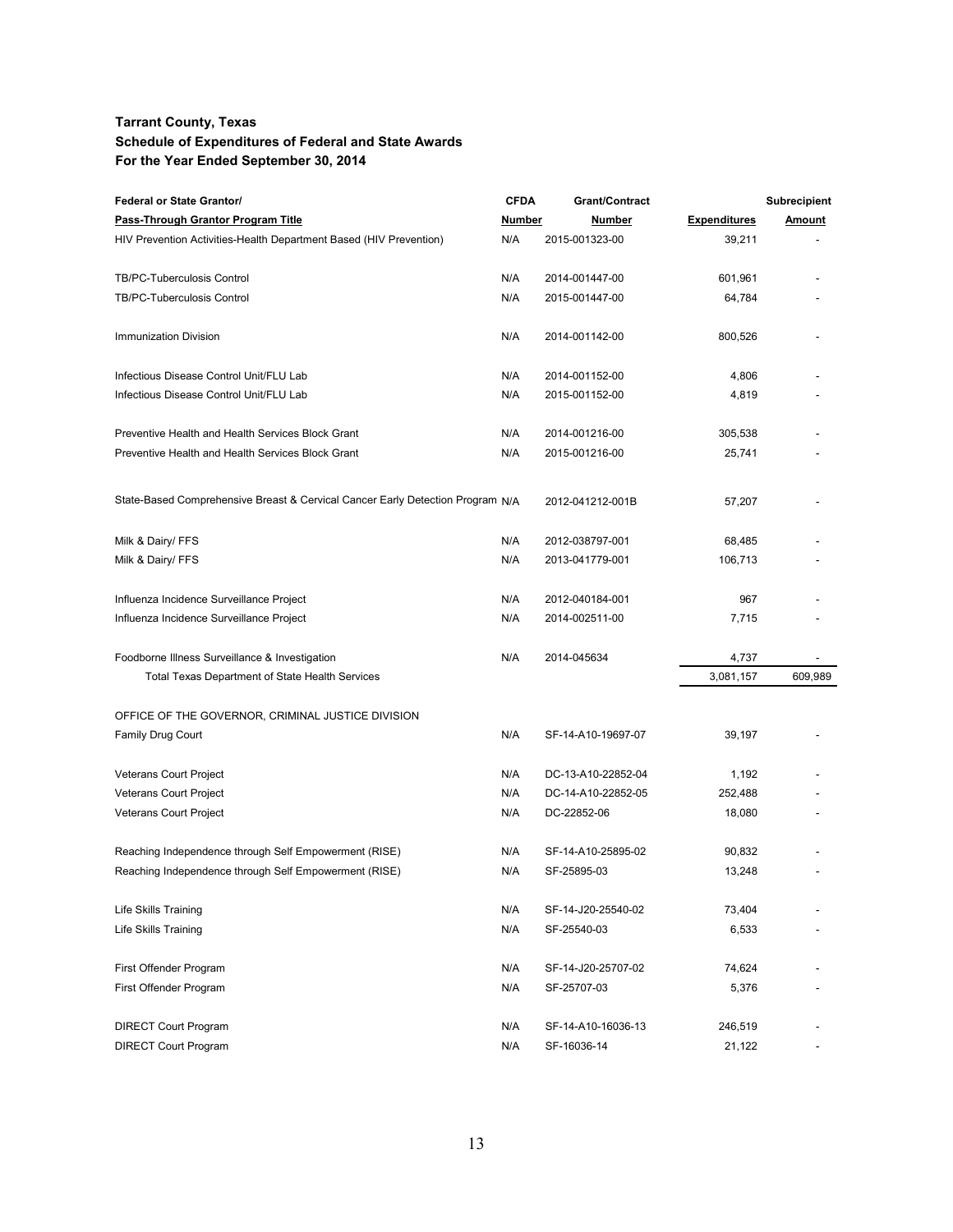| <b>Federal or State Grantor/</b>                                                   | <b>CFDA</b> | Grant/Contract         |                     | <b>Subrecipient</b>      |
|------------------------------------------------------------------------------------|-------------|------------------------|---------------------|--------------------------|
| Pass-Through Grantor Program Title                                                 | Number      | Number                 | <b>Expenditures</b> | Amount                   |
| Mental Health Diverson Court Program                                               | N/A         | SF-14-A10-18289-08     | 107,019             |                          |
| Mental Health Diverson Court Program                                               | N/A         | SF-18289-09            | 7,346               |                          |
| Felony Alcohol Intervention Program                                                | N/A         | SF-14-A10-20458-05     | 115,536             |                          |
| Felony Alcohol Intervention Program                                                | N/A         | SF-20458-06            | 12,857              |                          |
| Domestic Violence Intervention Prog.-Pretrial Diversion Court (VAWA)               | N/A         | SF-14-V30-15136-15     | 89,508              |                          |
| CSCD State Court Drug Training                                                     | N/A         | SF-14-A10-27337-01     | 163,574             |                          |
| Total Office of the Governor, Criminal Justice Division                            |             |                        | 1,338,455           |                          |
| TEXAS DEPARTMENT OF MOTOR VEHICLES/AUTO BURGLARY AND<br>THEFT PREVENTION AUTHORITY |             |                        |                     |                          |
| Tarrant Regional Auto Crimes Task Force                                            | N/A         | SA-T01-10065-13        | (1,385)             |                          |
| <b>Tarrant Regional Auto Crimes Task Force</b>                                     | N/A         | 2014-T01-Tarrant-00032 | 1,039,674           |                          |
| <b>Tarrant Regional Auto Crimes Task Force</b>                                     | N/A         | 2015-T01-Tarrant-00025 | 73,612              |                          |
| Total Department of Motor Vehicles/Auto Burglary and Theft                         |             |                        |                     |                          |
| <b>Prevention Authority</b>                                                        |             |                        | 1,111,901           |                          |
| TEXAS DEPARTMENT OF TRANSPORTATION                                                 |             |                        |                     |                          |
| Highway Planning & Construction - Courtesy Patrol Program                          | N/A         | 02-3XXF5006            | 181,347             |                          |
| Highway Planning & Construction - Courtesy Patrol Program                          | N/A         | 02-4XXF5001            | 116,745             |                          |
| <b>Transportation Infrastructure Fund</b>                                          | N/A         | N/A                    | 185,923             |                          |
| <b>Total Department of Transportation</b>                                          |             |                        | 484,015             | $\overline{\phantom{a}}$ |
| TEXAS COMMISSION ON ENVIRONMENTAL QUALITY                                          |             |                        |                     |                          |
| Pass-Through From North Central Texas Council of Governments                       |             |                        |                     |                          |
| AirCheck Texas Repair and Replacement Program                                      | N/A         | 582-9-90416-18         | 843,532             | 843,532                  |
| Local Initiatives Projects - Emissions Task Force                                  | N/A         | 582-8-89958            | 261,218             |                          |
| <b>Total Texas Commission on Environmental Quality</b>                             |             |                        | 1,104,750           | 843,532                  |
| TEXAS HEALTH AND HUMAN SERVICES COMMISSION                                         |             |                        |                     |                          |
| Texas Nurse-Family Partnership                                                     | N/A         | 529-08-0110-00007      | (63, 476)           |                          |
| Pass-Through From Mental Health Mental Retardation of Tarrant County               |             |                        |                     |                          |
| <b>Foster Care Treatment</b>                                                       | N/A         | N/A                    | 4,820               |                          |
| Total Texas Health and Human Services Commission                                   |             |                        | (58, 656)           | $\overline{a}$           |
| OFFICE OF THE ATTORNEY GENERAL                                                     |             |                        |                     |                          |
| Bilingual Victims Assistance Coordinator                                           | N/A         | 1444629                | 36,250              |                          |
| <b>Bilingual Victims Assistance Coordinator</b>                                    | N/A         | 1553213                | 6,239               |                          |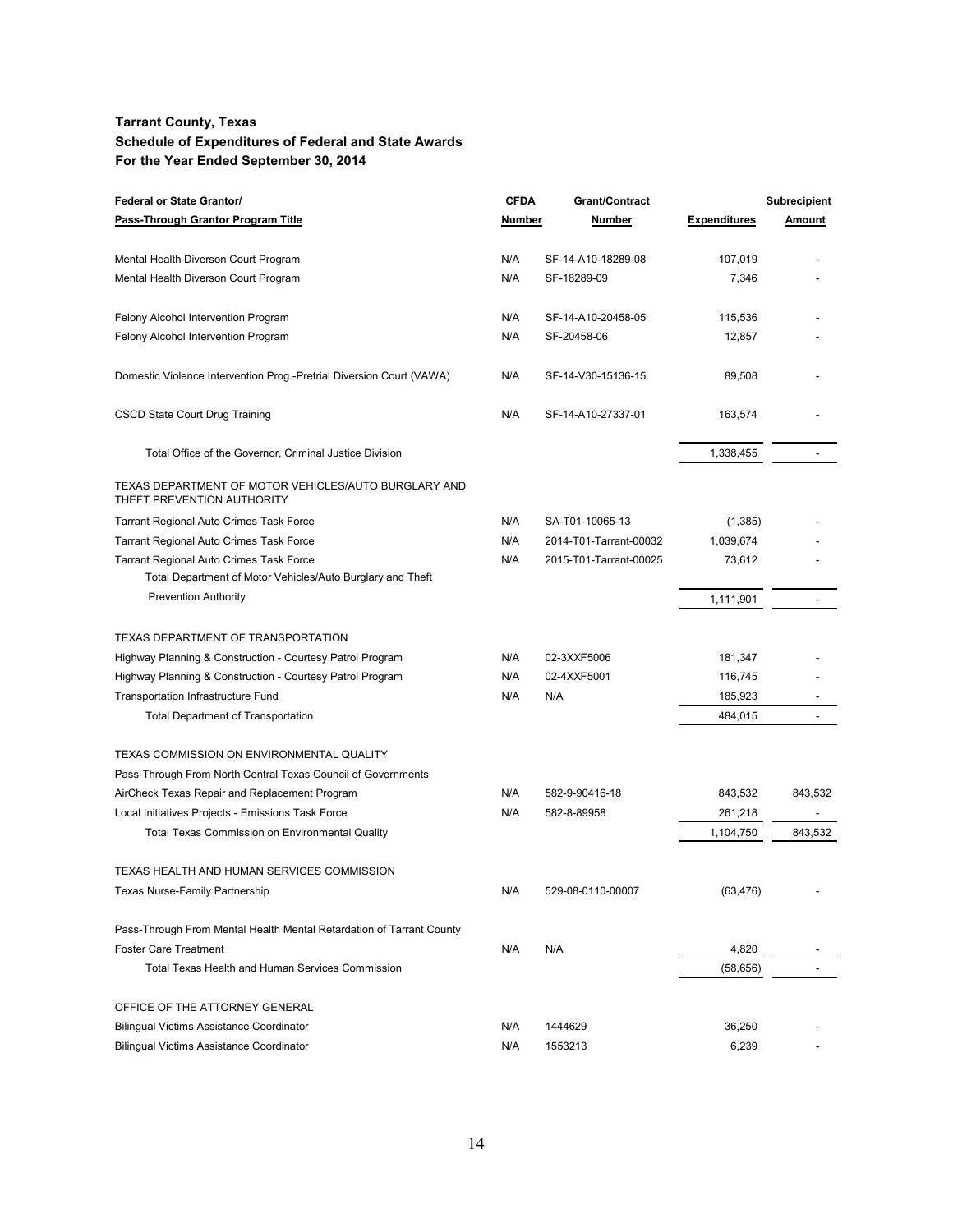| <b>Federal or State Grantor/</b>                                        | <b>CFDA</b> | <b>Grant/Contract</b> |                     | <b>Subrecipient</b> |
|-------------------------------------------------------------------------|-------------|-----------------------|---------------------|---------------------|
| Pass-Through Grantor Program Title                                      | Number      | Number                | <b>Expenditures</b> | Amount              |
| Texas Statewide Automated Victim Notification Service (SAVNS)           | N/A         | 1555523               | 75,025              |                     |
| Total Office of the Attorney General                                    |             |                       | 117,514             |                     |
| TEXAS INDIGENT DEFENSE COMMISSION                                       |             |                       |                     |                     |
| Indigent Defense Formula Grant                                          | N/A         | 212-14-220            | 2,502,978           |                     |
| Assessment of Technology Process Management Proposals                   | N/A         | 212-TS-220            | 18.786              |                     |
| Web-based Indigent Defense Appointment and Compliance Monitoring System | N/A         | 212-14-D09            | 805,521             |                     |
| <b>Total Texas Indigent Defense Commission</b>                          |             |                       | 3,327,285           |                     |
| TEXAS DEPARTMENT OF FAMILY AND PROTECTIVE SERVICES                      |             |                       |                     |                     |
| Promoting Safe and Stable Families - CYD Project - FY2014               | N/A         | 23792901-2            | 94,166              | 72,028              |
| Promoting Safe and Stable Families - CYD Project - FY2014               | N/A         | 23792901-4            | 2,016               |                     |
| Total Texas Department of Family and Protective Services                |             |                       | 96,182              | 72,028              |
| TOTAL EXPENDITURES OF STATE AWARDS                                      |             |                       | 10,602,604          | \$1,525,549         |
| TOTAL EXPENDITURES OF FEDERAL AND STATE AWARDS                          |             |                       | 62,306,711          | \$8,174,421         |

See Notes to Schedule of Expenditures of Federal and State Awards.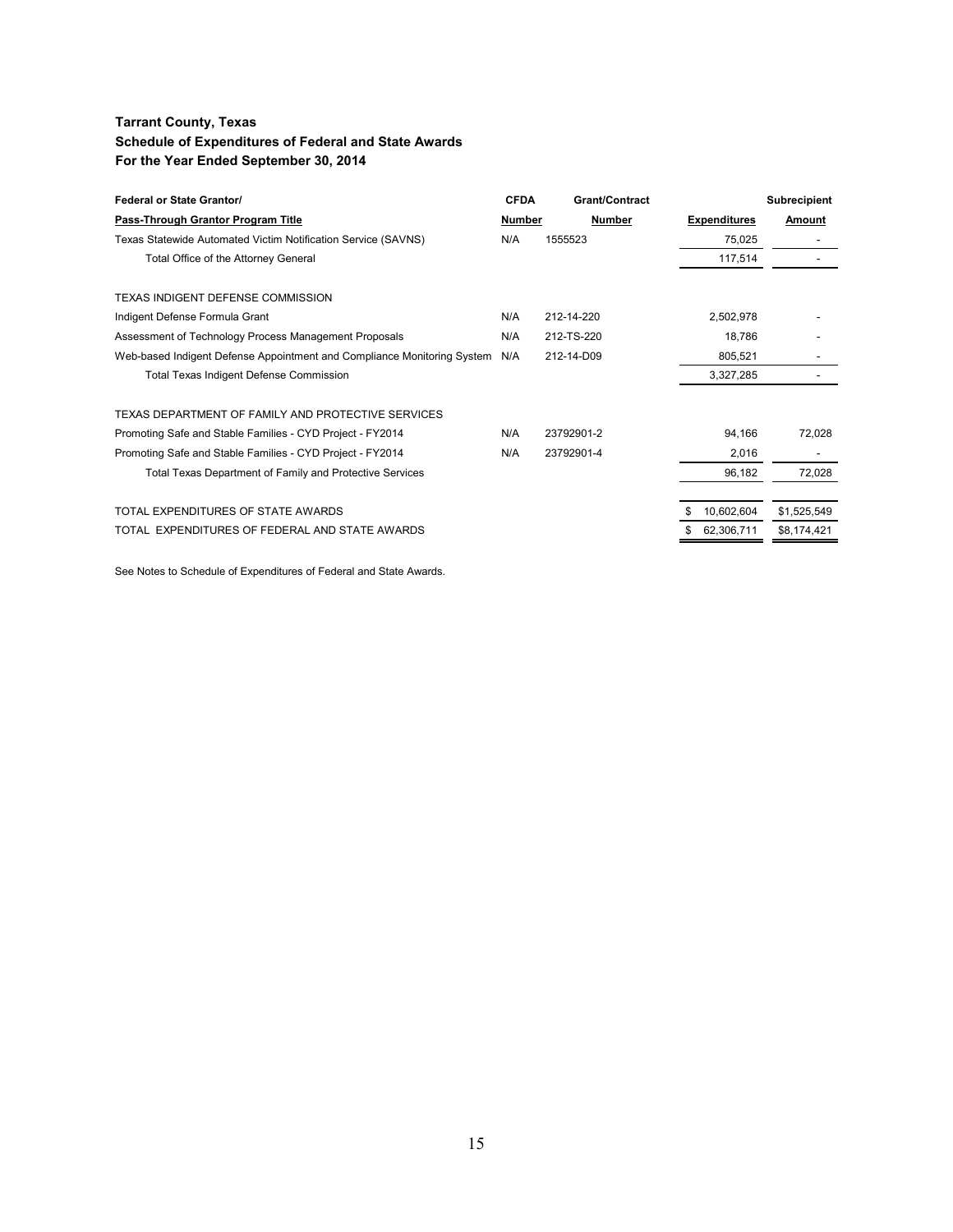# **TARRANT COUNTY, TEXAS NOTES TO SCHEDULE OF EXPENDITURES OF FEDERAL AND STATE AWARDS YEAR ENDED SEPTEMBER 30, 2014**

1. Basis of Accounting - The schedule of expenditures of federal and state awards was prepared on the modified accrual basis of accounting. Amounts reported as expenditures in the accompanying schedule of expenditures of federal and state awards may not agree with the amounts reported in the related federal and state financial reports filed with the grantor agencies because of accruals, which would be included in the next report filed with the agency.

 Federal grant funds are considered to be earned to the extent of expenditures made under the provisions of the grant, and accordingly, when such funds are received, they are recorded as unavailable revenues until earned. The accompanying schedule of expenditures of federal and state awards is presented on the modified accrual basis of accounting.

- 2. The period of availability for federal and state grant funds for the purpose of liquidation of outstanding obligations made on or before the ending date of the federal and state project period extends 30 days beyond the federal project period ending date, in accordance with provisions in Section H: Period of Availability of Federal Funds, Part 3, *OMB Circular A-133 Compliance Supplement*.
- 3. The County participates in numerous state and federal grant programs, which are governed by various rules and regulations of the grantor agencies. Costs charged to the respective grant programs are subject to audit and adjustments by the grantor agencies; therefore, to the extent that the County has not complied with rules and regulations governing the grants, refund of any money received may be required and the collectability of any related receivable at September 30, 2014, may be impaired.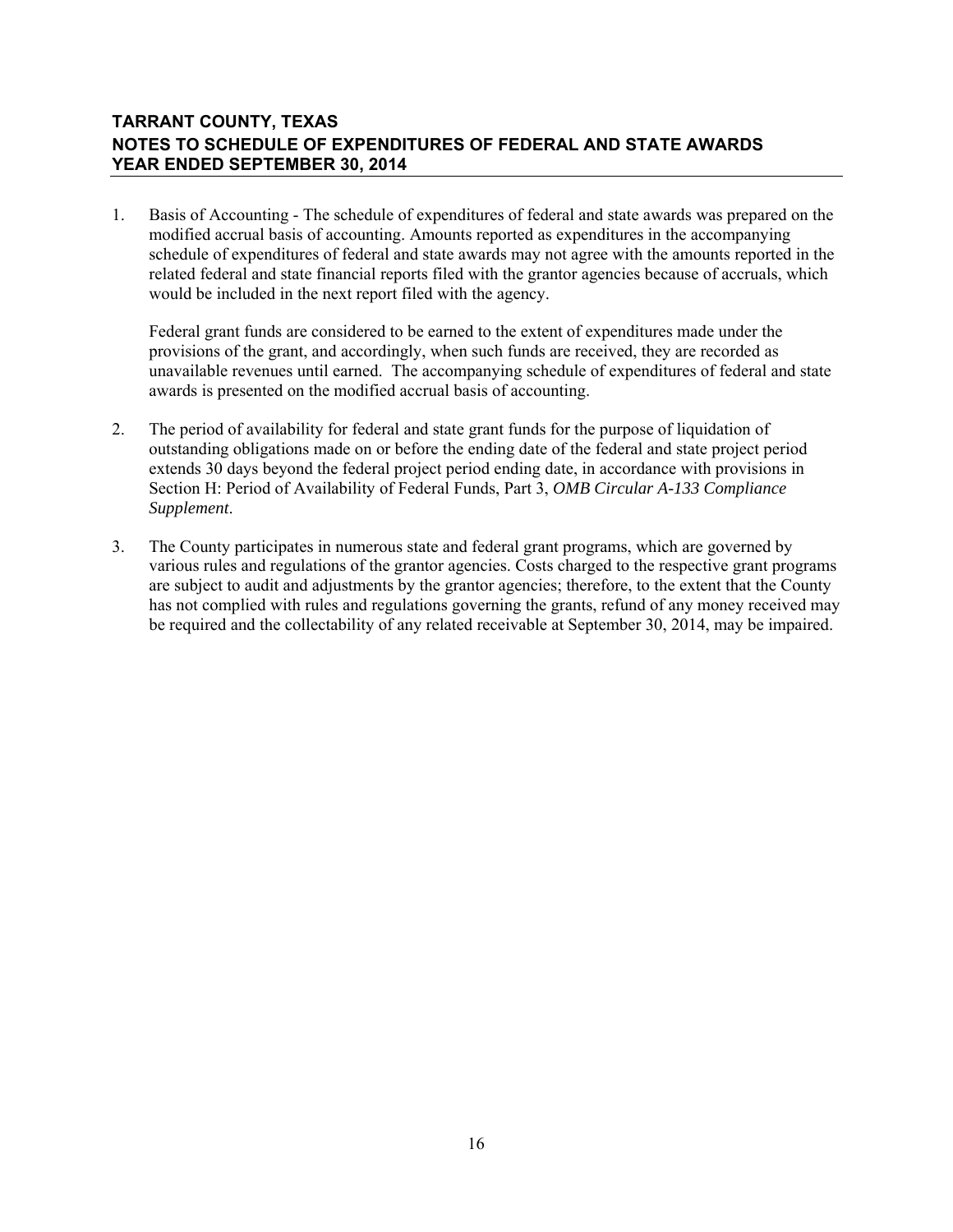# **TARRANT COUNTY, TEXAS SCHEDULE OF FINDINGS AND QUESTIONED COSTS FOR THE YEAR ENDED SEPTEMBER 30, 2014**

#### **Section I—Summary of Auditors' Results**

Financial Statements

1. Type of auditor's report issued: Unmodified

Internal control over financial reporting:

- 2. Material weaknesses identified? \_\_\_\_\_ yes  $\frac{X}{X}$  no
- 3. Significant deficiencies identified that are not considered to be material weaknesses?  $X$  yes none reported
- 4. Noncompliance material to financial statements noted? yes X no

#### Federal Awards

Internal control over major programs:

- 5. Material weaknesses identified?  $yes$   $X$  no
- 6. Significant deficiencies identified that are not considered to be material weaknesses?  $\frac{X}{X}$  yes \_\_\_\_\_\_ none reported
- 7. Type of auditor's report issued on compliance for major programs: Unqualified
- 8. Any audit findings disclosed that are required to be reported in accordance with Section 510(a) of OMB Circular A-133?  $X$  yes no
- 9. Identification of major programs:

Federal:

10.557 WIC

14.871 Section 8 Housing Choice Vouchers

93.069 Public Health Emergency Preparedness

93.268 Immunization Cooperative Agreements

State:

 Tuberculosis Control Aircheck Texas Indigent Defense Formula Grant Web-based Indigent Defense Appointment and Compliance Monitoring Tarrant Regional Auto Crimes

10. Dollar threshold used to distinguish between Type A and Type B programs: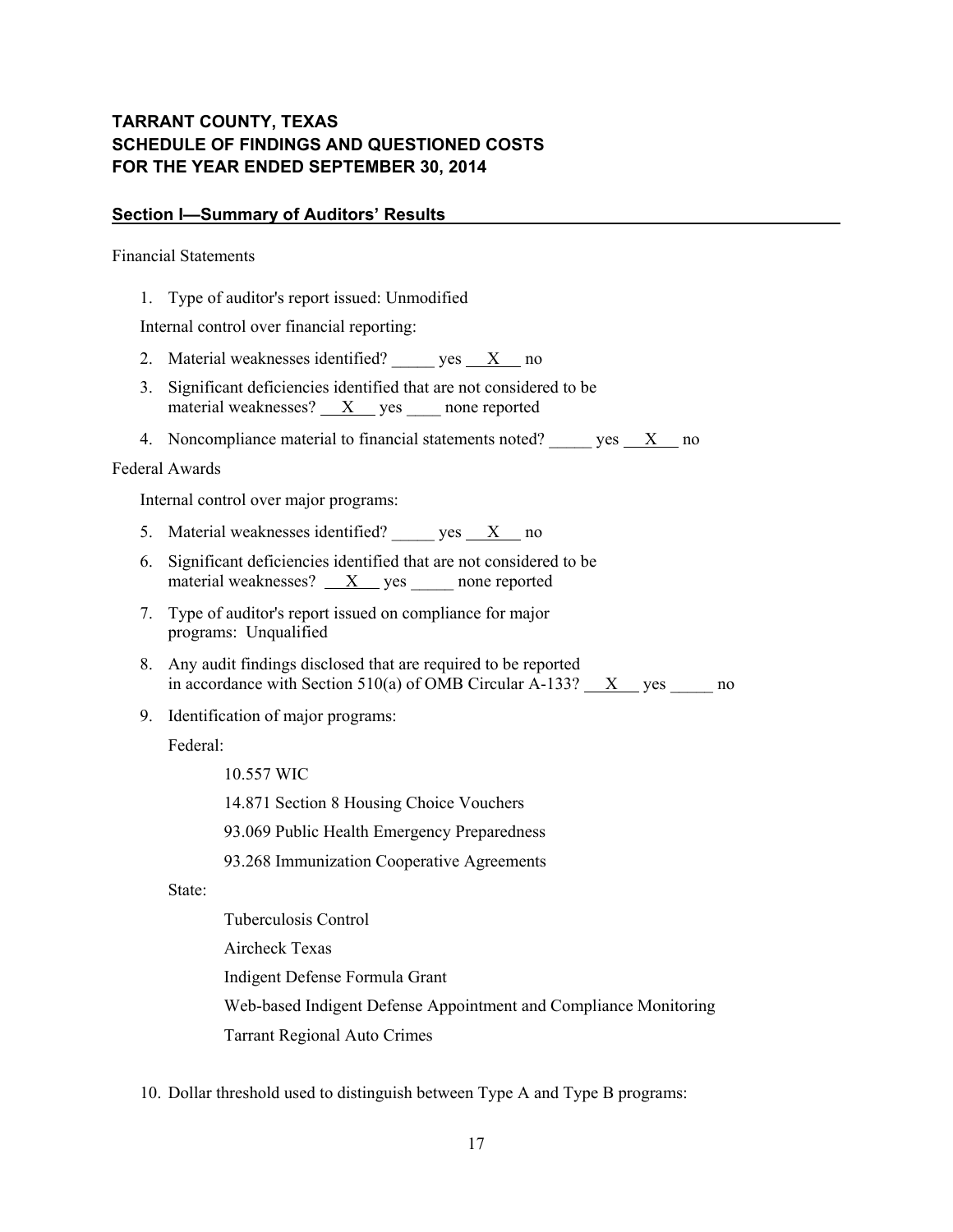| Federal | \$1,549,000 |
|---------|-------------|
| State   | \$318,000   |

11. Auditee qualified as low-risk auditee? \_\_\_\_\_\_ yes  $\_\_X$  no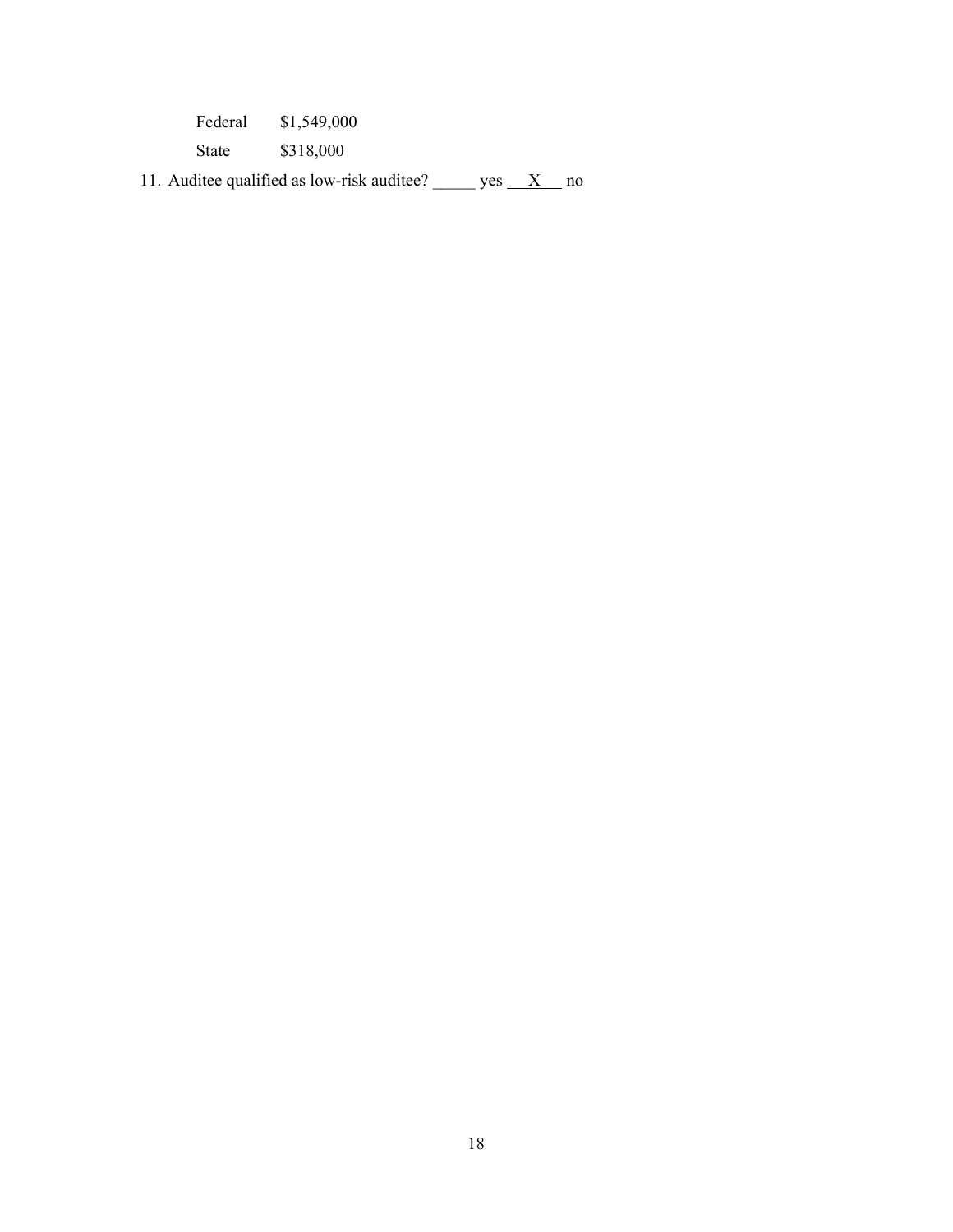# **Section II—Financial Statement Findings**

# **2014-001 User Access Management and Security**

# *Significant Deficiency in controls*

**Criteria –** Privileged, especially highest level, system access should be restricted only to those who require such access based on assigned job responsibilities.

**Condition –** During our testing of design and implementation of the configuration and management of system user access controls, we noted that the powerful SAP default profile "SAP\_ALL" was granted to SAP team members / contractors.

**Cause –** The County had granted the powerful default SAP profile (SAP\_ALL) to the SAP team members in order provide back-up access for the performance of job functions as needed in the system.

**Perspective – We noted 8 individuals having such access to the SAP\_ALL profile at the time of our** testing.Profiles had existed for more than one year.

**Asserted Effect –** Assignment of access privileges protect the County's systems from inappropriate access and failure to enforce may lead to unauthorized access and transactions being executed, compromising the intended security of the system, segregation of duties, and potentially causing lack of integrity and reliability of information produced by the systems.

**Recommendation –** SAP security or BASIS administrators should be granted access commensurate with their job responsibilities through specific roles or profiles designed to align with their job responsibilities. Temporary access should be removed after tasks requiring such access is complete.

Management should consistently enforce policies and procedures related to assignment of roles and responsibilities commensurate with each user's job responsibilities. Applicable controls should be reviewed to note that roles / profiles being granted are based on users' responsibilities.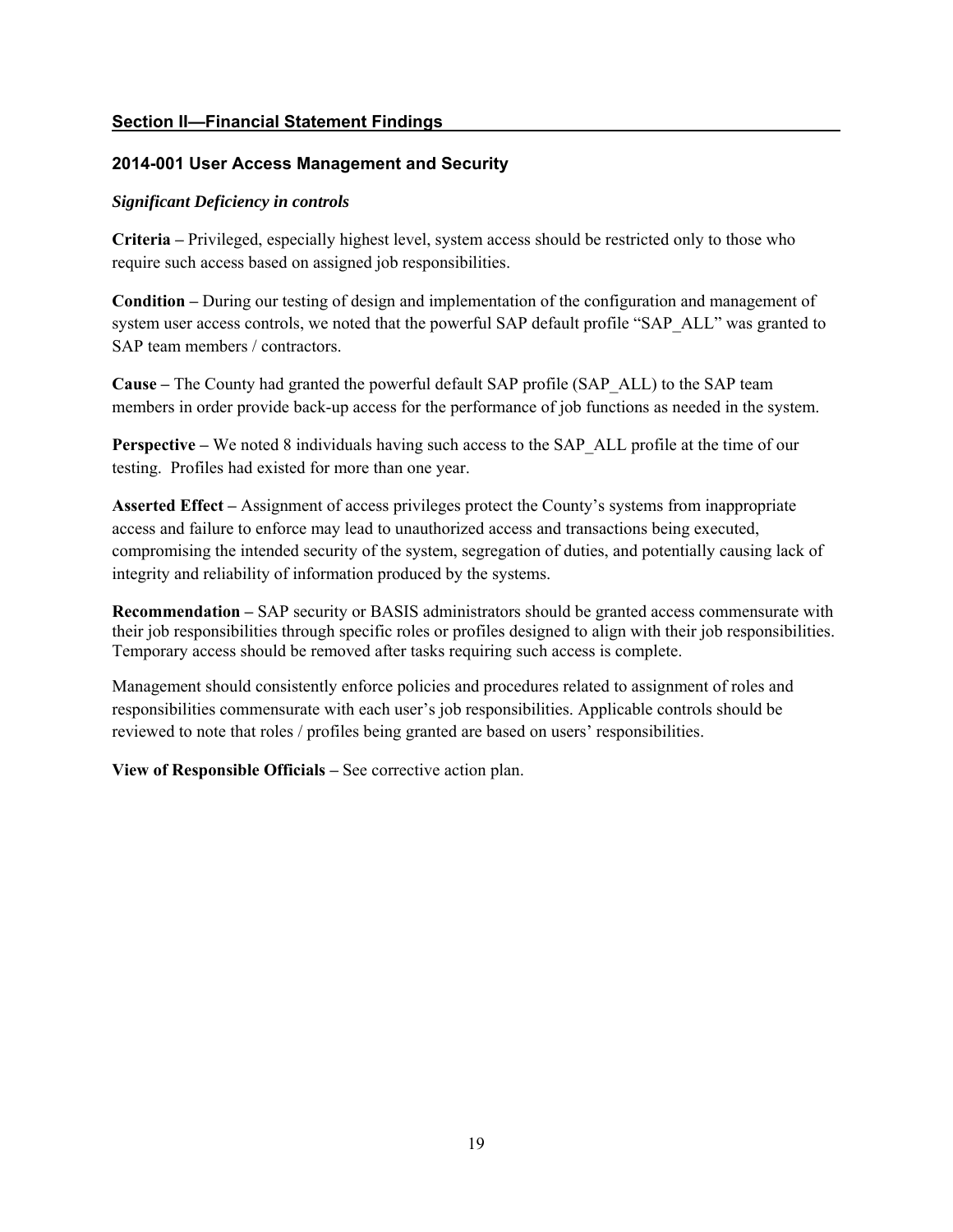# **2014-002 Calculation of the Pension and OPEB Net Asset/Obligation**

#### *Significant Deficiency in Controls*

**Criteria –** Generally accepted accounting principles require the County to calculate and record a net pension and other post-employment benefits ("OPEB") obligation or asset representing the differences between the Annual Required Contribution as determined by the pension or OPEB actuaries and the amount actually contributed to the plans each year by the employer adjusted annually for actuarial and interest adjustments.

**Condition –** Previous and current year calculations of the net pension asset failed to consider the prepayments made by the County to the Pension Plan designed to help fund the cost of living adjustments. Such payments were expensed as paid rather than recorded as a pension asset since they were not part of the Annual Required Contribution. In addition, previous and current year calculations of the net OPEB obligation failed to consider the actuarially determined annual amortization of the previous year's obligation balance.

**Cause –** The calculations for pension and OPEB amounts are very complex and require a good understanding of the accounting standards and the work performed by the specialists.

**Perspective** – Prior year's net position was understated by \$16.494 million. The current year adjustment to the statement of activities was an increase to net position of \$11.397 million. Overall, the ending net pension asset as of September 2014 was increased by \$9.112 million and ending net OPEB obligation as of September 2014 was decreased by \$18.779 million.

**Asserted Effect –** The misunderstanding of the proper calculation method for the net OPEB obligation and recording of net pension asset resulted in adjustments to both current and prior year net position.

**Recommendation –** Improve communication and information flow between County staff and the actuaries. Consider the need for additional training of County staff on the proper accounting for pension and OPEB liabilities.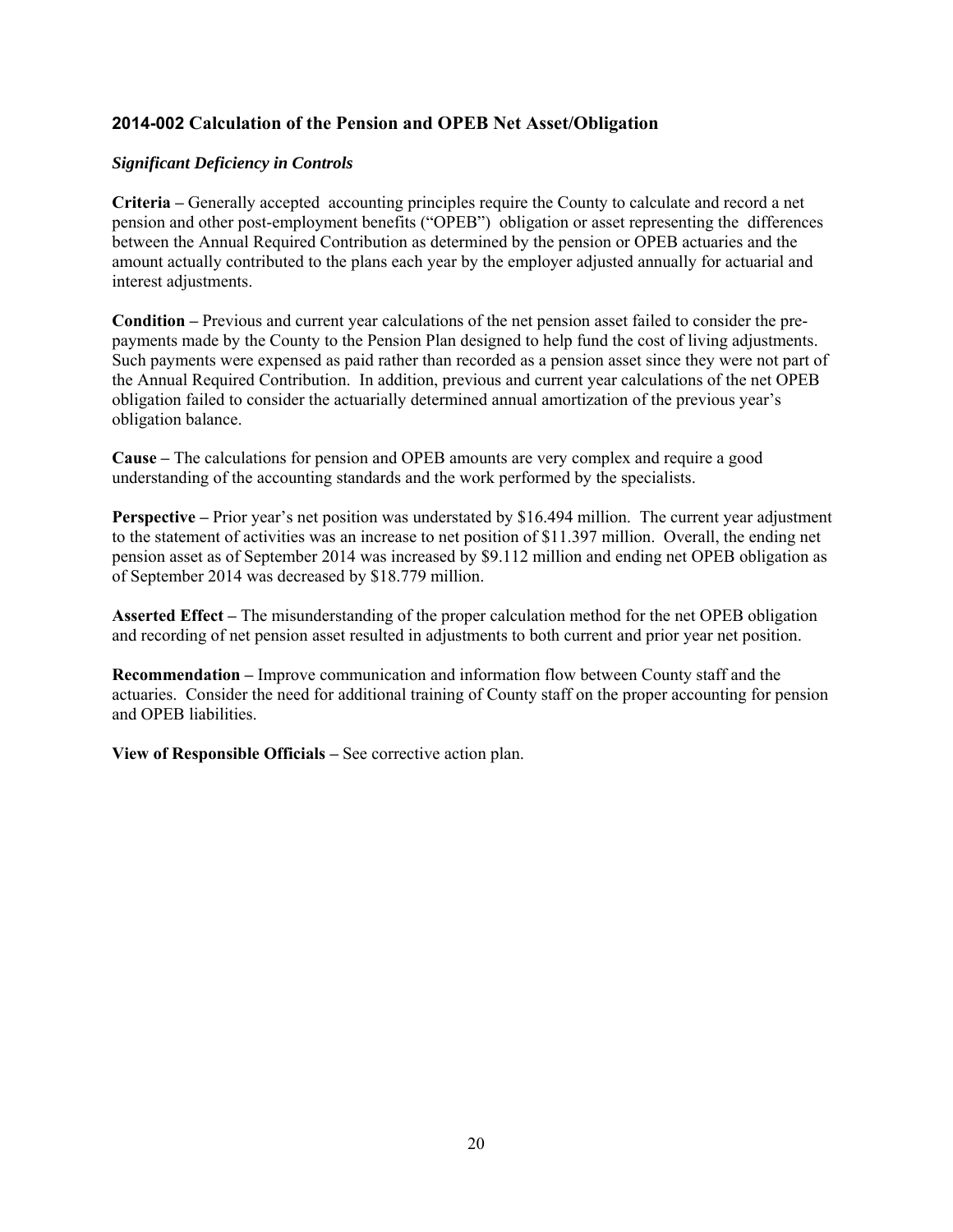#### **Section III—Federal Award Findings and Questioned Costs**

#### **2014-003 CFDA 10.557 Special Supplemental Nutrition Program for Women, Infants and Children ("WIC") – Department of Agriculture, Passed Through the Texas Department of State Health Services**

#### *Suspension and Debarment – Significant Deficiency in Controls and Noncompliance with Grant Requirements*

**Criteria –** 30 CFR 80 and 34 CFR 85 specify requirements related to competitive bidding. Such requirements include maintaining documentation related to the evaluation, selection and award bids, consideration of suspension/debarred status of potential vendors, and possible conflicts of interest.

**Condition –** We noted one instance in which there was no documentation that the vendor was checked for suspension and debarment.

**Cause –** County policies and procedures were not consistently followed and adhered to by department personnel throughout the purchasing process in this instance.

#### **Questioned Costs –** None

**Perspective** – The only WIC contract requiring a check for suspension and debarment (greater than \$25,000) was not verified.

**Asserted Effect –** Absence of proper verification could result in contracts being awarded to suspended or debarred parties, which may result in nonperformance by vendors.

**Recommendation –** Ensure procedures are in place and operating to verify all vendors for potential federal suspension and debarment with contracts of \$25,000 or greater prior to contract execution.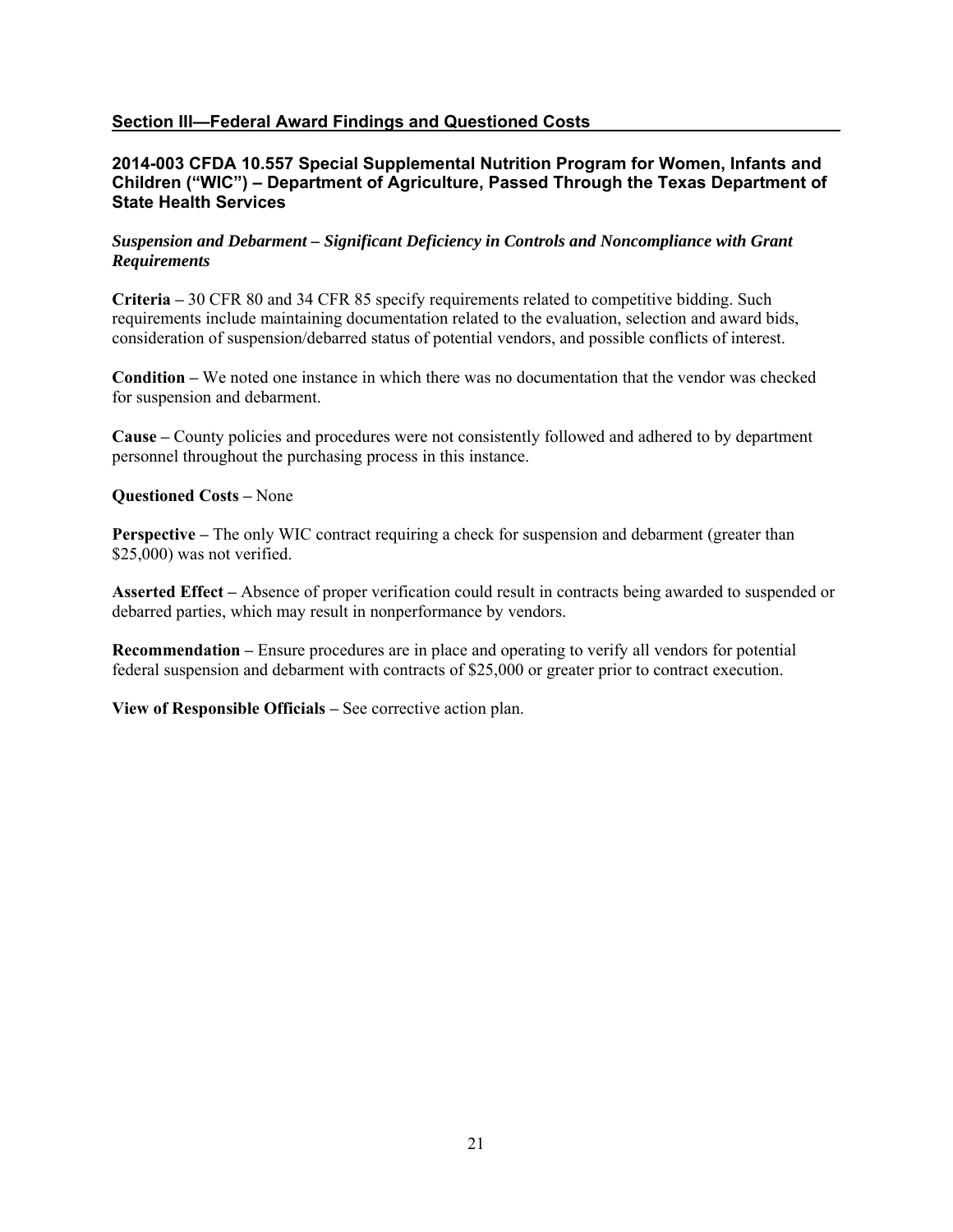#### **2014-004 CFDA 10.557 Special Supplemental Nutrition Program for Women, Infants and Children ("WIC") – Department of Agriculture, Passed Through the Texas Department of State Health Services**

#### *Eligibility* **–** *Significant Deficiency in Controls and Noncompliance with grant requirements*

**Criteria –** In accordance with 7 CFR 246.2 and 246.7(e), for each WIC-program applicant, a competent professional authority (e.g., physician, nutritionist, registered nurse, or other health professional) must determine that the applicant is at nutritional risk using the specific allowable nutritional risk criteria as defined in WIC policy guidance. The certifying agency must perform and document a number of items, including a nutritional risk assessment to determine participant eligibility.

**Condition –** Similar to findings noted in a report dated May 27, 2014 by the Texas Department of State Health Services, a completed nutritional risk assessment was not included in the file for one participant selected for testing.

**Cause –** Clinic staff failed to review the applicant file for completeness prior to granting WIC eligibility status. While it appeared that the staff understood the eligibility criteria and used the assessment forms, one file selected for testing was incomplete and was not noted as such in the staff review process.

#### **Questioned Costs –** None

**Perspective** – One of 40 participant files selected for testing did not contain documentation of the performance of a nutritional risk assessment (typically completed by a registered nurse) used to aid in the determination of participant eligibility.

**Asserted Effect –** Nutritional assessments are conducted to ensure that services are provided to eligible women, infants and children. Failure to conduct necessary assessments can result in errors in services provided to applicants and increase the risk of failure to properly determine eligibility.

**Recommendation** – Ensure that each file includes all required elements necessary to determine eligibility – including a nutritional assessment completed by a competent professional authority – prior to accepting the applicant into the WIC program.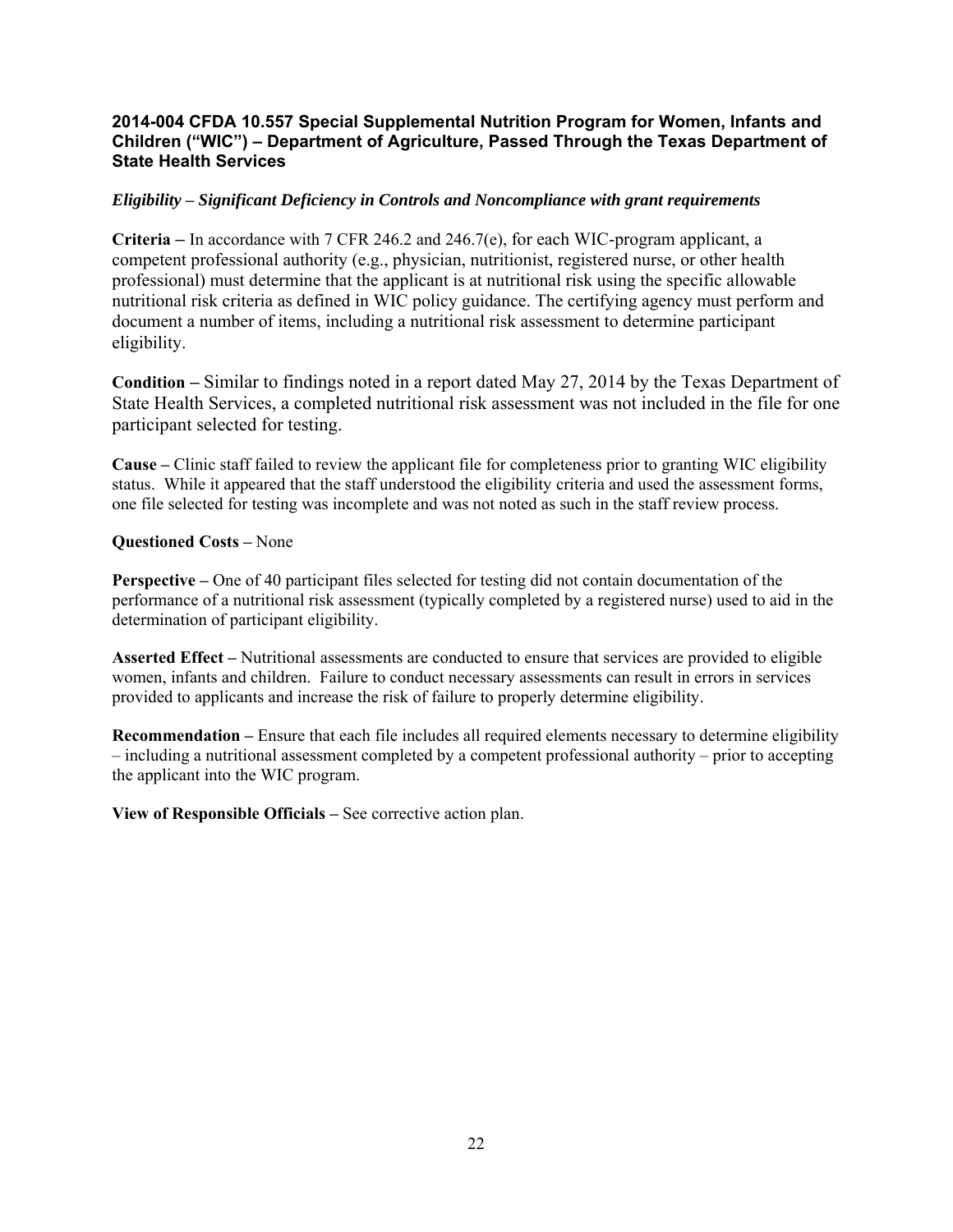#### **2014-005 CFDA 14.871 Section 8 Housing Choice Voucher Program – Department of Housing and Urban Development**

#### *Special Tests: Tenant Utility Allowances* **–** *Significant Deficiency in Controls*

**Criteria –** In accordance with 24 CFR 982.517, utility allowances should be determined based on the typical cost of utilities and services paid by energy-conservative households that occupy housing of similar size and type in the same locality.

**Condition –** During our test of tenant utility allowances, we noted that when completing the annual reassessment form used to calculate utility allowances, housing office staff used the incorrect utility allowance based on the type of housing occupied by the family. However, in this instance, total allowable payments did not change.

**Cause –** Lack of sufficient review of the reassessment form resulted in incorrect information that did not agree to source data provided by the family in their application/in the third party verification information.

**Questioned Costs –** None, as the use of a different schedule did not change the housing assistance payment amount in this instance.

**Perspective –** One of 40 selections contained an exception whereby source data did not agree to the assessment or reassessment form.

**Asserted Effect –** Payments to ineligible participants or for unallowable costs may occur if third party data is entered into the forms/systems in error, thereby reducing the number of eligible applicants who can participate in the program.

**Recommendation** – Carefully review data entry against applicant and third-party verification information. Ensure that responsible employees fully understand the importance of performing a detailed comparison of such data entry and resolve any exceptions in a timely manner.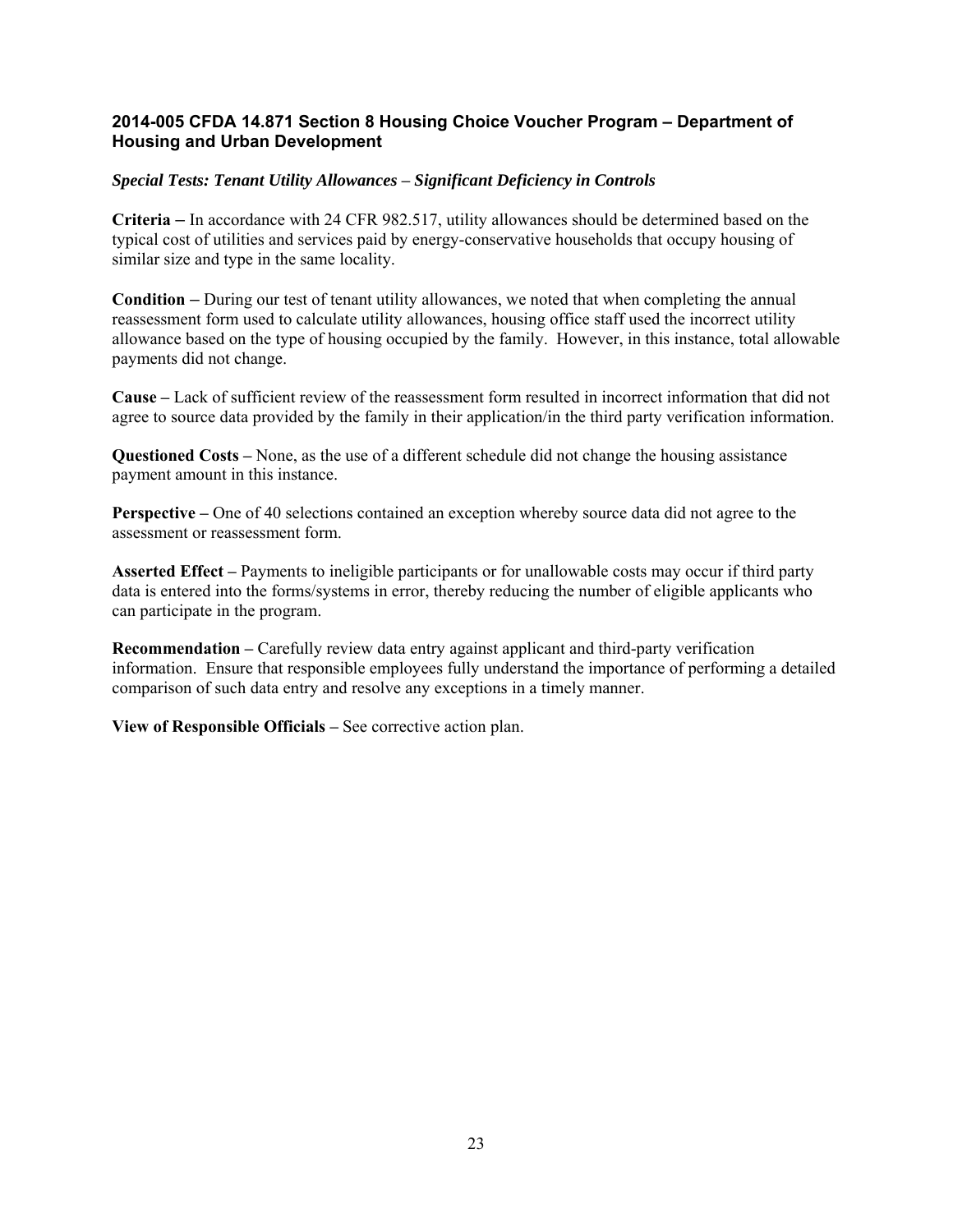#### **2014-006 CFDA 14.871 Section 8 Housing Choice Voucher Program – Department of Housing and Urban Development**

#### *Special Tests: Enforcement* **–** *Significant Deficiency in Controls and Noncompliance with Grant Requirements*

**Criteria –** In accordance with 24 CFR sections 982.158(d) and 982.404, "for units under housing assistance payment ("HAP") contract that fail to meet housing quality standards ("HQS"), the public housing agency ("PHA") must require the owner to correct any life threatening HQS deficiencies within 24 hours after the inspections and all other HQS deficiencies within 30 calendar days or within a specified PHA-approved extension. If the owner does not correct the cited HQS deficiencies within the specified correction period, the PHA must stop (abate) HAPs beginning no later than the first of the month following the specified correction period or must terminate the HAP contract."

**Condition –** HQS deficiencies related to one of the units under a HAP contract that failed its annual inspection were corrected by the owner 95 days subsequent to the initial inspection. No evidence of reinspections or other communications were available for review. Housing assistance payments continued to be made to the owner during the correction period.

**Cause –** County housing personnel maintain tracking information on multiple spreadsheets for purposes of monitoring inspections, reinspections, violations, HAP contracts, and other grant related information. While certain information is required to be tracked in the federal HUD reporting system, various spreadsheets appear to have key information, which appears to be sometimes incomplete in certain places and makes it difficult for comprehensive monitoring.

**Questioned Costs** –\$1,755 – Calculated as the rent of the unit that failed inspection for 2 months and 5 days (days between the 30 day HUD deadline for reinspection and actual reinspection date).

**Perspective** – One in 50 inspections selected for testing included a failed inspection for which enforcement action was not appropriately taken within 30 days from the inspection failure.

**Asserted Effect –** Failure to take appropriate action following failed inspections may result in the payment of grant funds to ineligible participants as well as continued unsafe conditions for tenants of such housing units.

**Recommendation –** Implement procedures to ensure a comprehensive tracking and monitoring system that includes all of the HAP contracts and that reminders for reinspections are automatic. Consider whether systematic abatement of HAP payments can be triggered if reinspections are not completed and documented.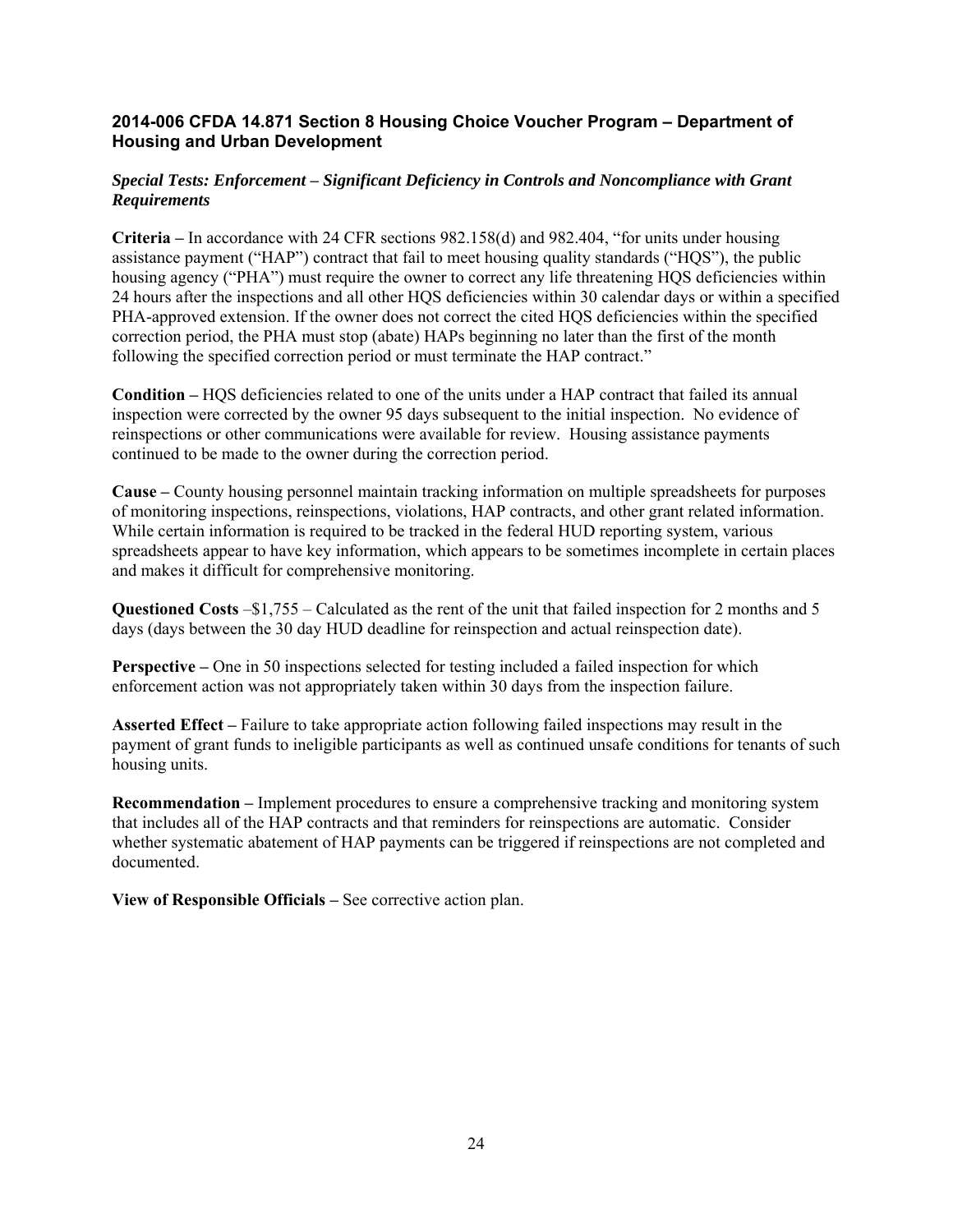# **CORRECTIVE ACTION PLAN**

# **2014-001 User Access Management and Security**

#### *Significant Deficiency in Controls*

**Responsible Party –** Keith Hughes, Senior IT Resource Manager – ERP CoE

**Corrective Action –** In order to address these findings, Tarrant County will implement the following changes to SAP user roles and permissions:

• Tarrant County confirmed that only five individuals are currently assigned to the SAP\_ALL profile. There are three additional users with this profile that are currently deactivated.

• Tarrant County will create two new roles (Z\_TC\_BASIS and Z\_TC\_Role Admin) which are specific to the job responsibilities of the Basis team. These roles will replace the use of the SAP\_ALL profile.

• Tarrant County will create a procedure that supports the temporary assignment of the SAP\_ALL profile in emergency circumstances. Requests for the use of this profile will need to include a detailed explanation and specified time period for access. In addition, the approval from the following individuals will be required:

- Information Security Officer
- Application Development and Support Director or ERP CoE Manager.

• Tarrant County will continue to annually review profiles as part of the SAP Licenses Audit but will include additional steps to validate the utilization of the most critical.

**Expected Completion Date –** June 30, 2015

# **2014-002 Calculation of the Pension and OPEB Net Asset/Obligation**

#### *Significant Deficiency in Controls*

**Responsible Party –** Suzanne McKenzie, Director of Grant and Financial Reporting and Laura Weist, Financial Services Manager

**Corrective Action –** The following corrective action plan will be implemented to ensure correct recording of the OPEB liability and net pension asset or obligation.

- Financial accounting staff will formally request, in writing to the County Administrator, the PEBC Executive Director, for the actuaries to provide additional information and schedules.
- Financial accounting staff will gain a greater understanding of the relationship between the GASB statement and the actuarial reports by attending training.

**Expected Completion Date –** September 30, 2015

# **2014-003 CFDA 10.557 Special Supplemental Nutrition Program for Women, Infants and**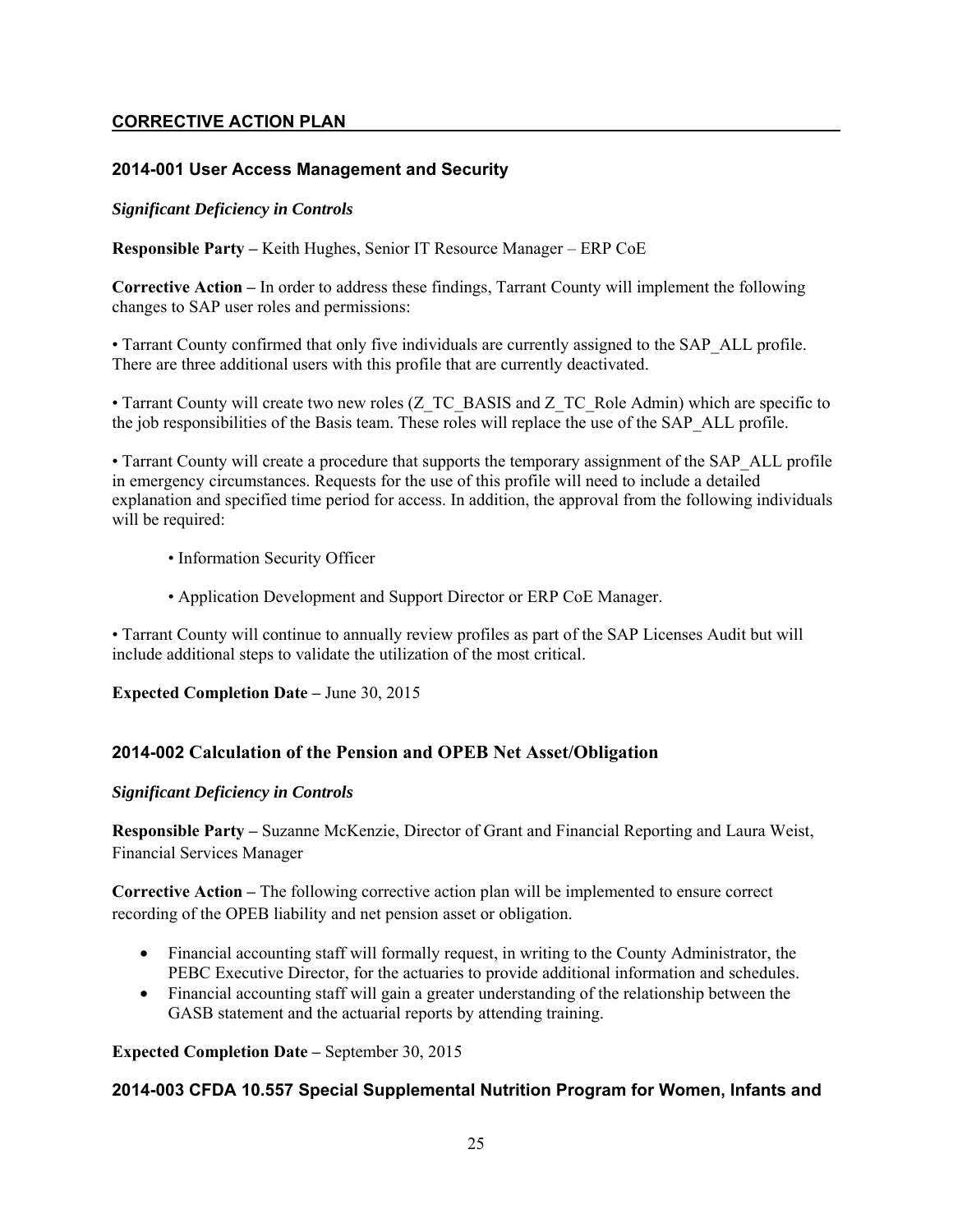## **Children ("WIC") – Department of Agriculture, Passed Through the Texas Department of State Health Services**

#### *Suspension and Debarment* **–** *Significant Deficiency in Controls and Noncompliance with Grant Requirements*

**Responsible Party –** Patti Shosid, Grant Manager Auditor's Office

**Corrective Action –** There is a process in place to check for suspension and debarment for all contracts and purchase orders. Utility payments do not go through either of these processes. We have checked the debarment list for all utility providers on grant funded programs. None were on the list. We will continually check new providers and perform a comprehensive check of all utility providers on or about March 1 of each year.

**Expected Completion Date –** June 30, 2015

#### **2014-004 CFDA 10.557 Special Supplemental Nutrition Program for Women, Infants and Children ("WIC") – Department of Agriculture, Passed Through the Texas Department of State Health Services**

#### *Eligibility* **–** *Significant Deficiency in Controls and Noncompliance with grant requirements*

**Responsible Party –** Michelle Cummings, Area Coordinator, TCPH WIC Program

**Corrective Action –** The referenced WIC participant chart was reviewed and it was determined that the VENA (Value Enhanced Nutrition Assessment) documentation tool was not completed by the nutritionist on January 7, 2014. All additional nutritional assessment forms including the health history form, the growth chart, and the participant form were available and completed accurately. The error was reviewed with the nutritionist on March 6, 2015. The nutritionist's previous chart audits were also reviewed to determine if this is a re-occurring issue. The nutritionist's chart audits and LA audit for 2014 did not reflect this concern. The Local Agency (LA) auditor also confirmed that this error is rarely noted on other nutritionist's audits keeping our audits with the allowable 20% error rate.

To ensure that all Tarrant County WIC employees follow the required procedures set forth by the WIC Program, peer chart audits are completed each month. Clinic employees have ten of their charts audited by their co-workers. The required State WIC audit is also completed each year by the LA Auditor with the goal of completing two if possible. During this audit each employee is monitored on all certification procedures. Participant charts for each employee are also reviewed by the auditor. Once the audits are complete they are reviewed by the Area Coordinators in charge of each clinic.

Re-occurring problems for individual employees are addressed by retraining on the topic. If the problem is re-occurring with several employees, the plan of action is to create a self-paced training or present the information at the next all staff meeting.

In reference to the comment about the audit by the Texas Department of State Health Services, it was noted that only one of two biannual internal audits of eligibility files was performed during the 2014 fiscal year and follow up on the internal audit performed during the year was not completed. Texas Department of State Health Services requires all LAs to complete one internal audit each year. In response to the 2014 State Audit, Tarrant County WIC Program's Quality Assurance Plan was updated in July 2014 to read that clinic staff will be audited at least one time each year, preferably twice if time allows on all clinical processes and procedures.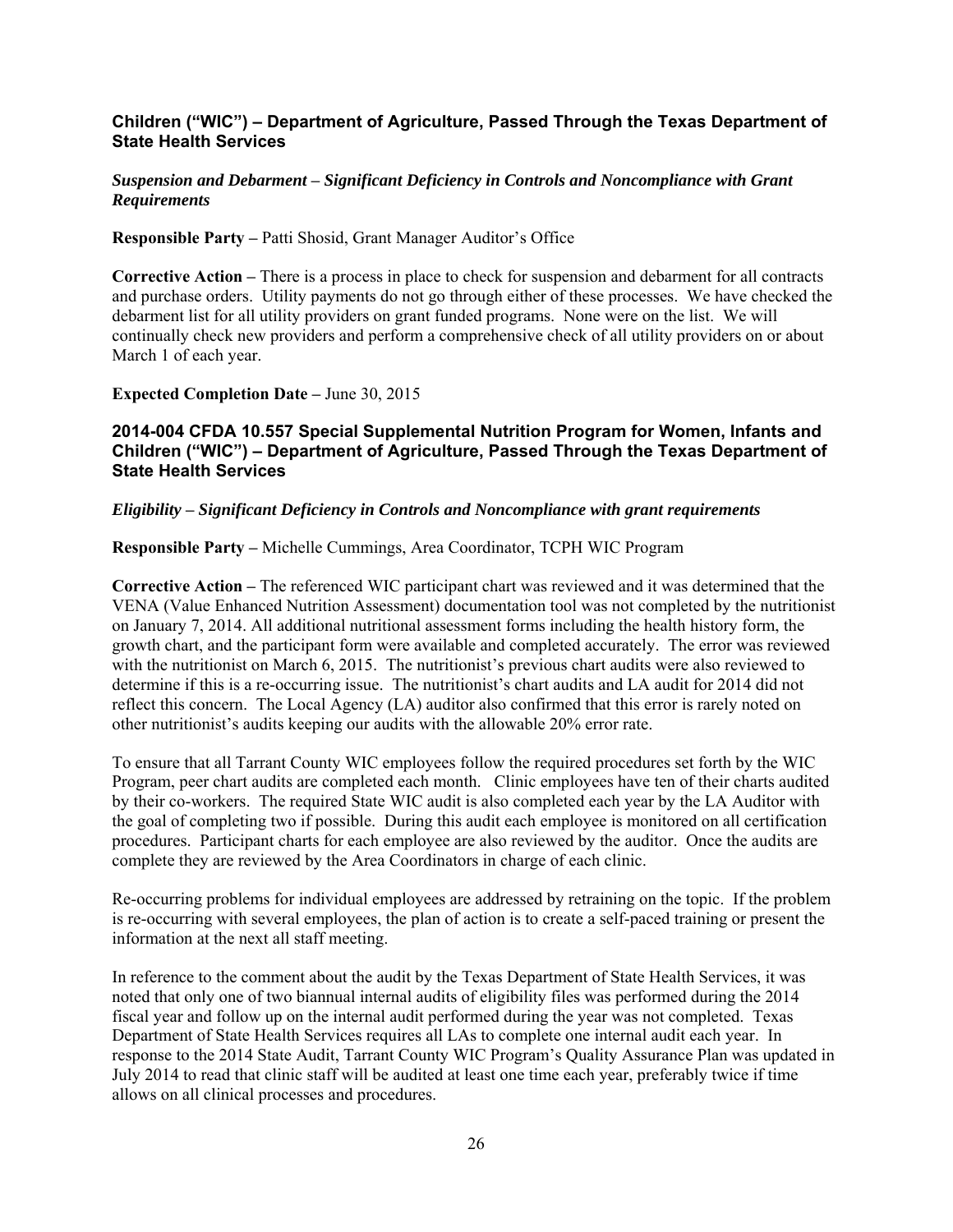**Expected Completion Date –** June 30, 2015

# **2014-005 CFDA 14.871 Section 8 Housing Choice Voucher Program – Department of Housing and Urban Development**

*Eligibility* **–** *Significant Deficiency in Controls* 

**Responsible Party –** Wayne Pollard, Tarrant County Director of Housing

**Corrective Action –** Tarrant County Housing Assistance Office (TCHAO) staff inadvertently selected the Multifamily Utility Allowance sheet instead of the Single Family Utility Allowance sheet in our housing software, which caused the error. Beginning immediately, TCHAO staff will recheck their calculations and verify they used the correct utility allowance worksheet. We will increase the number of our Quality Control files that are reviewed during this fiscal year.

**Expected Completion Date –** June 30, 2015

#### **2014-006 CFDA 14.871 Section 8 Housing Choice Voucher Program – Department of Housing and Urban Development**

#### *Special Tests: Enforcement* **–** *Significant Deficiency in Controls and Noncompliance with Grant Requirements*

**Responsible Party –** Wayne Pollard, Tarrant County Director of Housing

**Corrective Action –** Tarrant County Housing Assistance Office (TCHAO) disputes the above finding. TCHAO conducted the Annual Inspection on 1/17/14 and the unit failed the inspection. TCHAO conducted a re-inspection on the failed unit on 2/14/14 but there was no one present to allow access to the unit. We deemed this re-inspection as a NO SHOW. TCHAO met the 30 day requirement by attempting to inspect the unit on 2/14/14. TCHAO does not penalize the owner because no one showed up for the inspection. TCHAO sent letters on January 21, 2014 to the owner and program participant informing them of the re-inspection.

**Expected Completion Date –** June 30, 2015